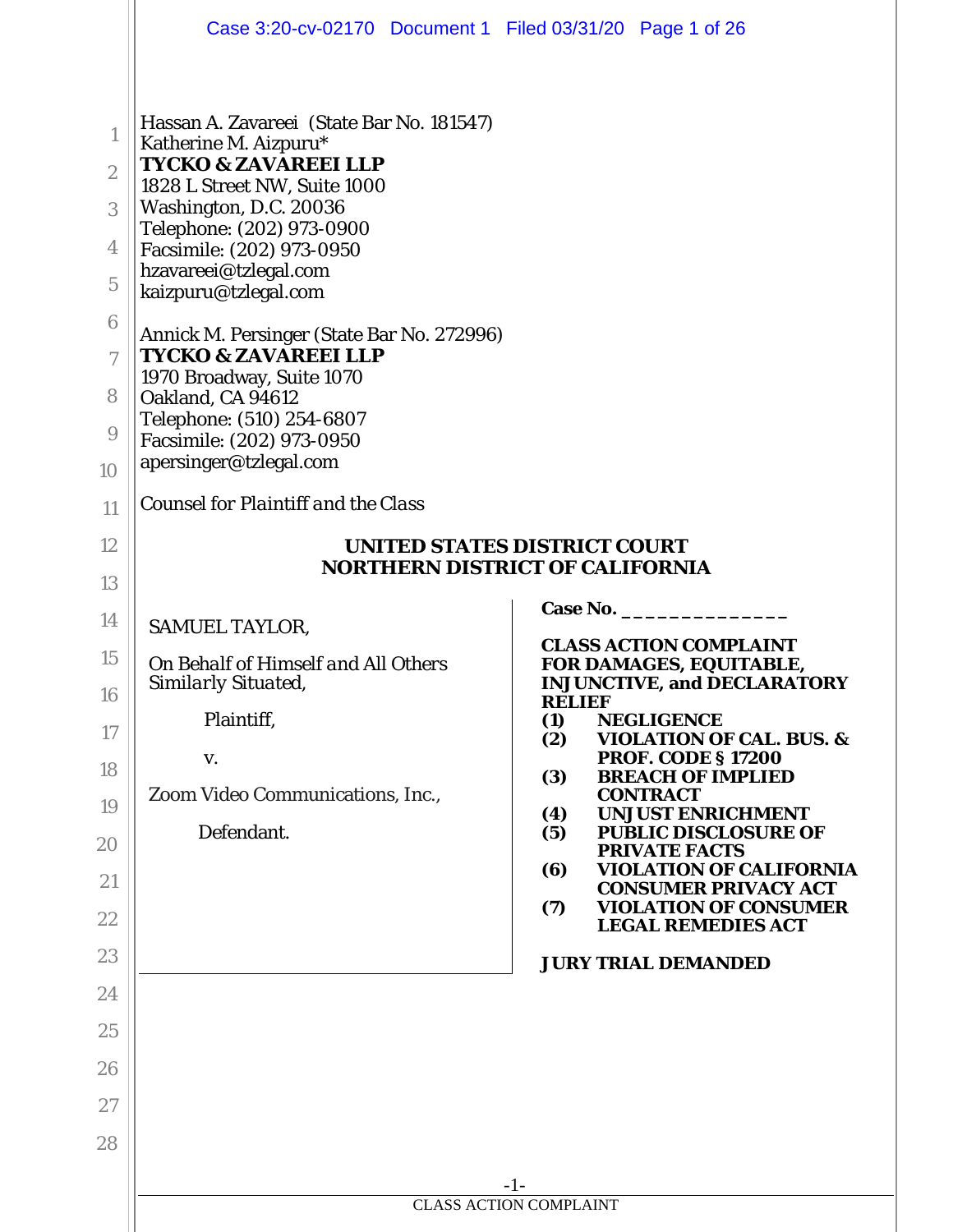Plaintiff SAMUEL TAYLOR, on behalf of himself and all persons similarly situated, brings this complaint against Defendant Zoom Video Communications, Inc. ("Zoom").

#### **I. INTRODUCTION**

1. Zoom is a video communications provider, offering a cloud platform for video and audio conferencing, collaboration, chat, and webinars. Zoom promises customers that its products allow them to "meet securely" though "end-to-end encryption for all meetings, role-based user security, password protection, waiting rooms, and place attendee on hold."1

2. Although Zoom touts its commitment to customer privacy and security, Zoom does not disclose to customers that it routinely discloses their personally identifiable information ("PII") to unauthorized third parties, including social media network Facebook, Inc., without customer consent.

3. Zoom customers can access Zoom's services through mobile applications, as well as through desktop computers and telephones. Zoom promises customers that "Zoom Meetings for mobile provides the same great experience that you'd expect from the desktop client and more."2

4. But the iOS version of Zoom's mobile app sent customers' PII to Facebook for use in targeted advertising, without obtaining customers' consent—or even notifying customers of this practice.3 Zoom provided this PII to Facebook even for Zoom customers who do not have Facebook accounts.

5. Each time a Zoom customer opened the iOS version of the Zoom app, Zoom would notify Facebook that the user had opened the app, details on the user's device such as the model, time zone, and city they were connecting from; and a unique advertiser identifier

1

2

3

4

5

6

7

8

9

10

11

12

13

14

15

16

17

18

19

20

21

22

23

CLASS ACTION COMPLAINT

<sup>24</sup> 25

<sup>26</sup> <sup>1</sup> Zoom Meetings & Chat, https://zoom.us/meetings (last accessed March 30, 2020). <sup>2</sup> *Id.* 

<sup>27</sup> 28 3 Joseph Cox, *Zoom iOS App Sends Data to Facebook Even if You Don't Have a Facebook Account*, Vice (Mar. 26, 2020), https://www.vice.com/en\_us/article/k7e599/zoom-iosapp-sends-data-to-facebook-even-if-you-dont-have-a-facebook-account (last accessed March 30, 2020 [hereinafter, *Zoom iOS App Sends Data*]).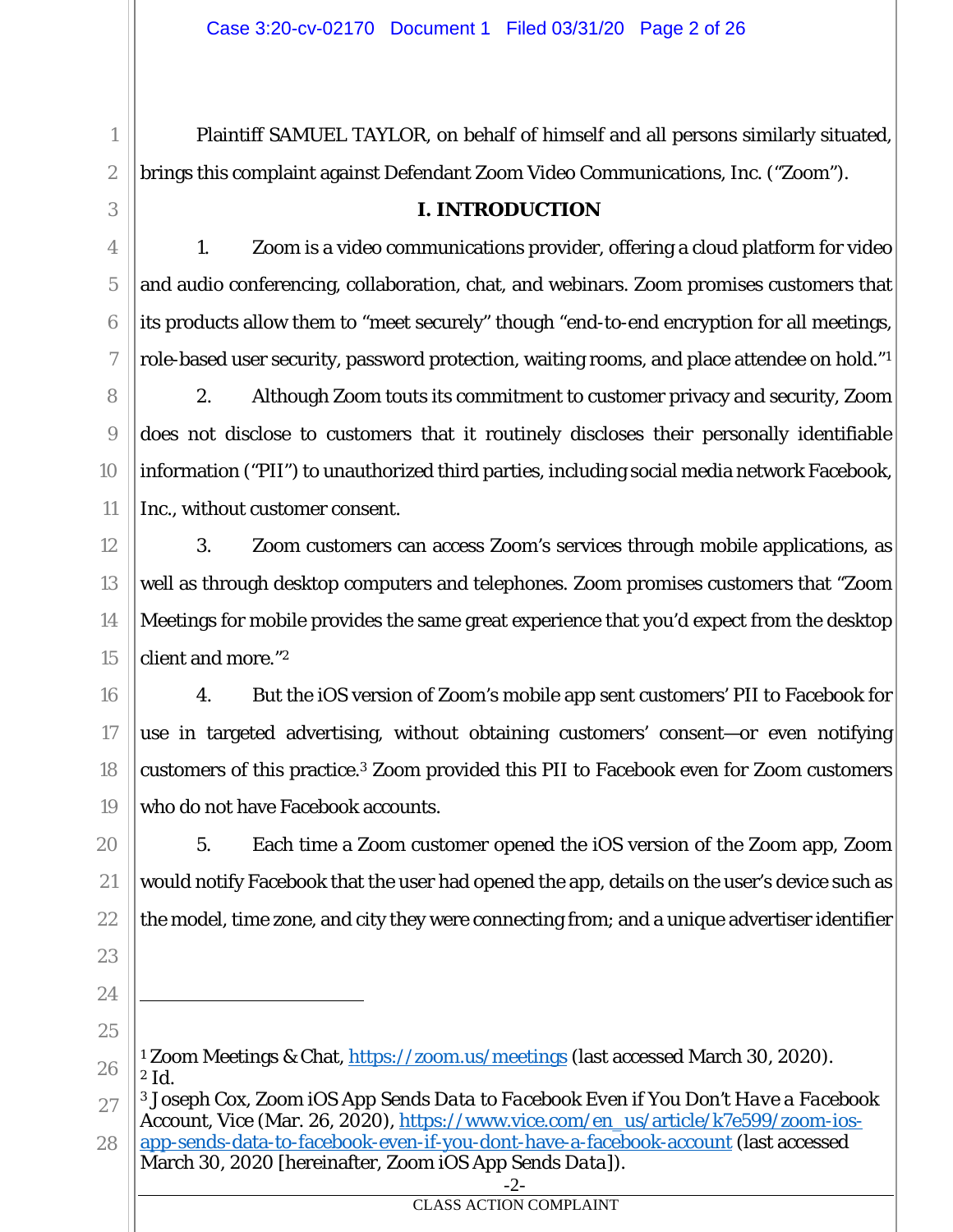created by the user's device which companies can use to target a user with advertisements.4 Each of these device-specific identifiers can be linked to the individual identity of the Zoom customer.

6. Upon information and belief, Zoom provides customer PII to other unauthorized third parties for use in targeted advertising.

7. Reasonable customers do not understand that when they sign up to use Zoom's videoconferencing services that means that their PII will be provided to Facebook—a company that is notorious for lax security measures.

8. Zoom's conduct invaded the reasonable expectations of its customers, violating existing social norms and their concomitant legal standards.

9. Plaintiff downloaded and accessed the iOS version of the Zoom app. He was harmed when Zoom disclosed his PII to third parties without his consent.

## **II. PARTIES**

18 20 21 22 23 25 26 23. Plaintiff Samuel Taylor is a resident of Florida. Mr. Taylor uses his Apple iPhone to access Zoom. He has downloaded, installed, and accessed the iOS version of the Zoom app. He was not aware, and did not understand, that Zoom would share information with Facebook and, upon information and belief, other third parties—including his city and time zone, the time he accessed the Zoom app, his device type, his mobile carrier, and a unique identifier tied to his device that would allow advertisers to specifically target him. He was not aware, and did not understand, that Zoom would allow third parties like Facebook to access this information and combine it with content and information from other sources to create a unique profile of him for advertising purposes. If Plaintiff had learned what he knows now about Zoom's data sharing policies, he would not have signed up for Zoom or he would not have used the iOS app to access it. Plaintiff did not consent to the sharing of his PII or any unauthorized party. He had no knowledge that Zoom had authorized this disclosure of his information and he did not consent to it.

27 28

24

1

2

3

4

5

6

7

8

9

10

11

12

13

14

15

16

17

19

<sup>4</sup> *Id.*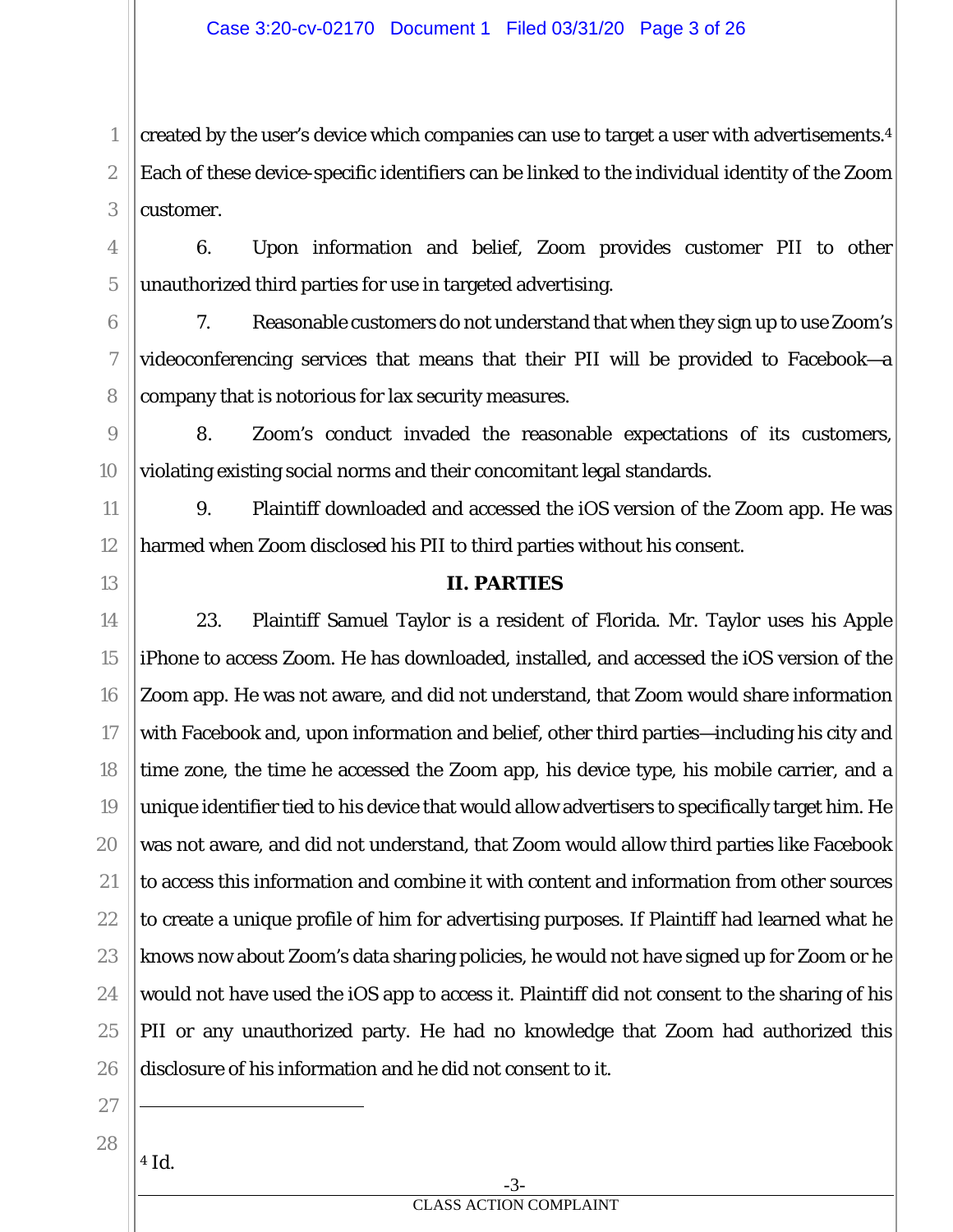24. Defendant Zoom is a Delaware corporation with its principal place of business in San Jose, California.

## **III. JURISDICTION AND VENUE**

25. This Court has original jurisdiction pursuant to 28 U.S.C. § 1332(d)(2). The matter in controversy, exclusive of interest and costs, exceeds the sum or value of \$5,000,000, and members of the Class are citizens of different states from Defendant.

26. This Court has personal jurisdiction over Defendant because it maintains headquarters in this District and operates in this District. Through its business operations in this District, Defendant intentionally avails itself of the markets within this District to render the exercise of jurisdiction by this Court just and proper.

27. Venue is proper in this Court under 28 U.S.C. § 1391 because significant events giving rise to this case took place in this District, and because Defendant is authorized to conduct business in this District, has intentionally availed itself of the laws and markets within this District, does substantial business in this District, and is subject to personal jurisdiction in this District.

## **IV. FACTUAL ALLEGATIONS**

28. Zoom is a cloud-based video communications platform that offers companies and individuals the ability to hold video conferences, webinars, conference calls, and chats. Zoom claims that it can provide "video for every need," allowing customers to "join anywhere, on any device."5

29. Enterprise businesses, healthcare organizations, and educational institutions around the world use the Zoom platform every day to connect their teams and grow their organizations.6 Thus, Zoom understands that its users need a video communications provider that provides secure communications. Thus, Zoom brags that it offers "end-to-end

1

2

<sup>-4-</sup> <sup>5</sup> Zoom Meetings & Chat, https://zoom.us/meetings (last accessed March 30, 2020). 6 Zoom Security Guide (June 2019) at 9, https://zoom.us/docs/doc/Zoom-Security-White-Paper.pdf (last accessed March 30, 2020).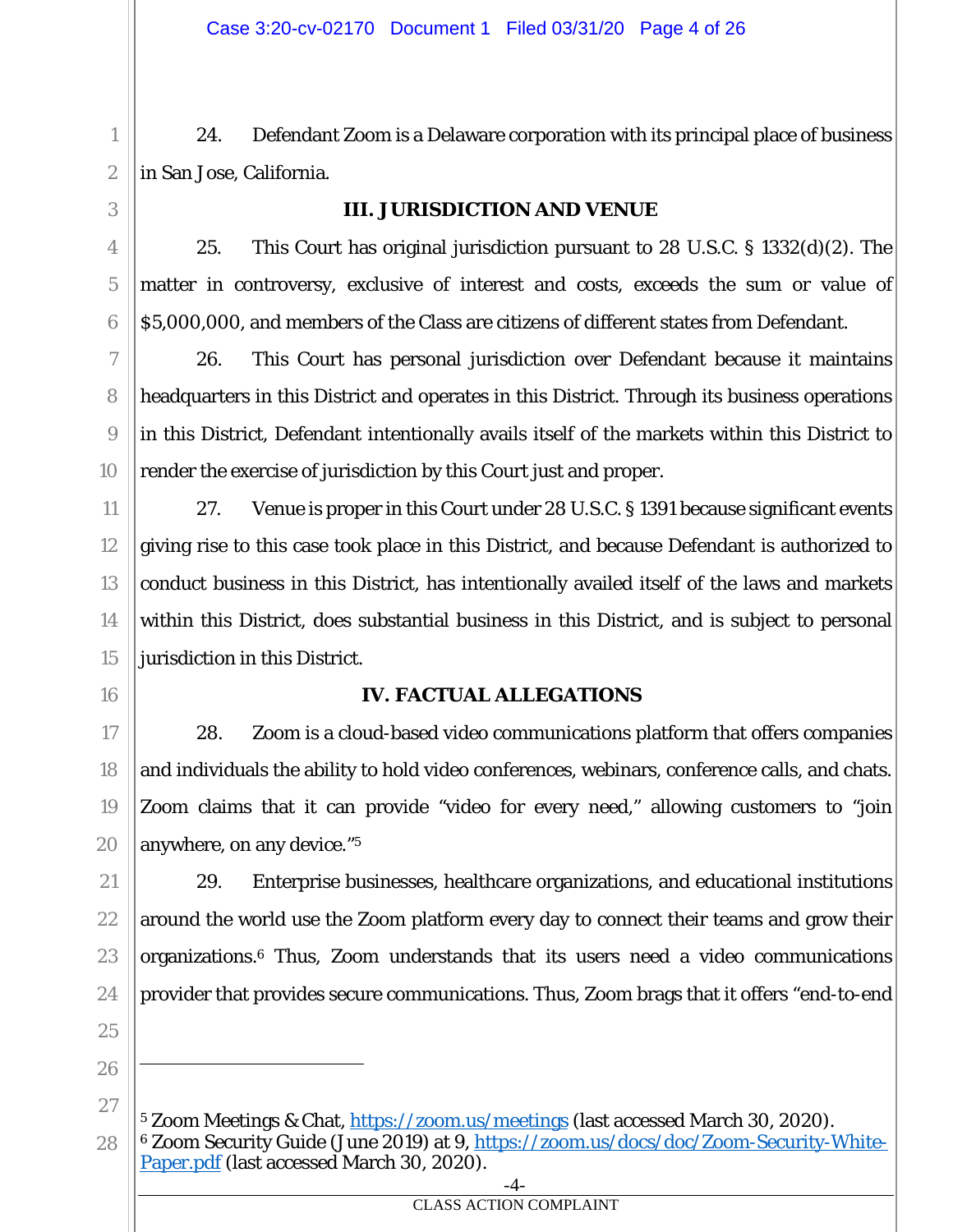encryption for all meetings, role-based user security, password protection, waiting rooms, and place attendee on hold," as measures to allow its users to "meet securely."7

30. Zoom promises its customers that "we take security seriously and we are proud to exceed industry standards when it comes to your organizations communications."8 It further promises that it "is committed to protecting your privacy," and claims it has "designed policies and controls to safeguard the collection, use, and disclosure of your information."9 According to Zoom, it "places privacy and security as the highest priority in the lifecycle operations of our communications infrastructure . . . ."10

**Zoom disclosed customer PII to unauthorized third parties.** 

31. Despite its supposed commitment to user privacy and security, in fact, unbeknownst to its customers, Zoom disclosed their PII to unauthorized third parties without customer consent.

32. On March 26, 2020, *Motherboard* reported that the iOS version of the Zoom mobile app was sending customer PII to Facebook without customer authorization or customer consent—even if the customer did not have a Facebook account.11

33. Upon downloading and opening the app, Zoom would connect to Facebook's Graph API. The Graph API is the main way that app developers get data in or out of Facebook.12

19 20 21 22 34. The Zoom app would notify Facebook when the user opened the app; details on the user's device, such as the model, time zone and city from which they were connecting, which phone carrier they were using, and a unique advertiser identifier created by the user's device which companies can use to target a user with advertisements.13

24

23

1

2

3

4

5

6

7

8

9

10

11

12

13

14

15

16

17

18

<sup>7</sup> *Id.* 

-5- CLASS ACTION COMPLAINT

<sup>25</sup> 8 Security at Zoom, https://zoom.us/security (last accessed March 30, 2020). <sup>9</sup> *Id.*

<sup>26</sup> 27 10 Zoom Security Guide (June 2019) at 9, https://zoom.us/docs/doc/Zoom-Security-White-Paper.pdf (last accessed March 30, 2020).

<sup>11</sup> *Zoom iOS App Sends Data*, *supra* n.3.  $12 \text{ Id.}$ 

<sup>28</sup> <sup>13</sup> *Id.*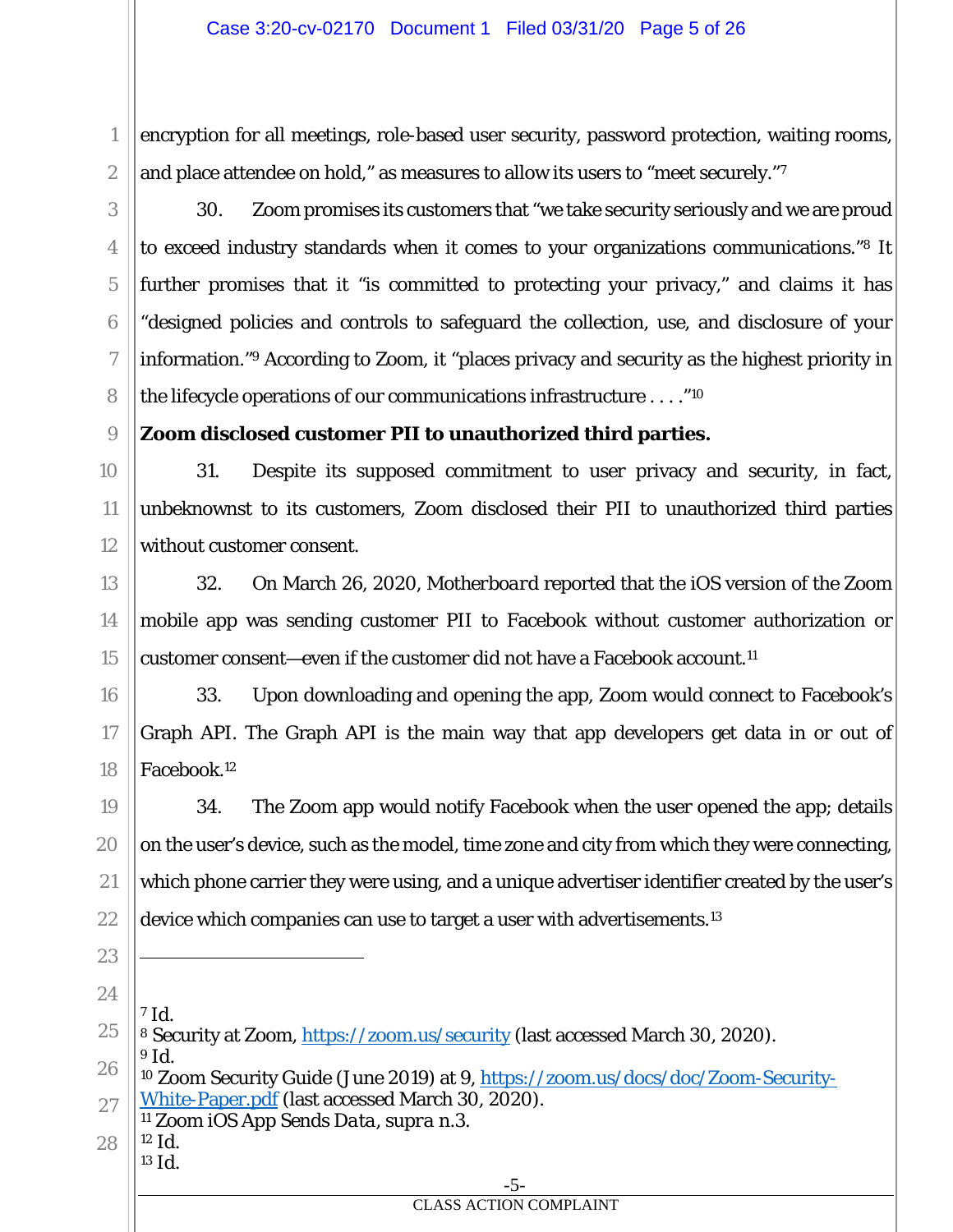35. The disclosure of the unique advertiser identifier (also known as an "IDFA," or, "Identifier for Advertisers") is particularly invasive because each device is assigned a unique one, and thus they are tied to each individual user. IDFAs are unique, alphanumeric strings that are used to identify an individual device—and the individual who uses that device—to track and profile the user.

6 7 8 9 10 11 12 13 14 36. Advertisers use the IDFA to track data so that they can deliver customized advertising. The IDFA is used for tracking and identifying a user, allowing whoever is tracking it to identify when users interact with mobile advertising and whether specific users click advertisements.14 An IDFA is similar to a cookie in that it allows advertisers to know that a specific iPhone user is looking at a specific publication so that it can serve an ad targeting that user.15 Key digital privacy and consumer groups have described why and how an identifier like an IDFA facilitates targeted advertising and is not "anonymous" at all, even though the IDFA itself does not contain the user's name: With the increasing use of new tracking and targeting techniques, any

meaningful distinctions between personal and so-called non-personal information have disappeared. This is particularly the case with the proliferation of personal digital devices such as smart phones and Internetenabled game consoles, which are increasingly identified with individual users, rather than families. This means that marketers do not need to know the name, address, or email of a user in order to identify, target and contact that particular user.16

18 19 20 37. The other information shared by Zoom can also allow individual users to be identified individually. Details about the type of device (e.g., iPhone or iPad), details about its software (iOS), its network carrier (e.g., Spring, T-Mobile, AT&T), and the location of the

- 21 user, when taken together, provide a high level of detail about the user. In combination with
- 22

15

16

17

1

2

3

4

5

- 23
- 24 <sup>14</sup> *See, e.g.*, Adjust Mobile Measurement Glossary, https://www.adjust.com/glossary/idfa/ (last accessed March 30, 2020).
- 25 15 Jim Edwards, *Apple Wants More Advertisers to Use its iPhone Tracking System*,
- 26 Business Insider (June 13, 2013), https://www.businessinsider.com/apples-idfa-and-ifatracking-system-2013-6 (last accessed March 30, 2020).

28 https://www.democraticmedia.org/sites/default/files/COPPA%20Rule%20Comments%2 0of%20Children%27s%20Privacy%20Advocates.pdf (last accessed March 30, 2020).

<sup>27</sup> 16 Comments of The Center for Digital Democracy, et al., FTC, In the Matter of Children's Online Privacy Protection Rule at 13-14 (Dec. 23, 2011), *available at*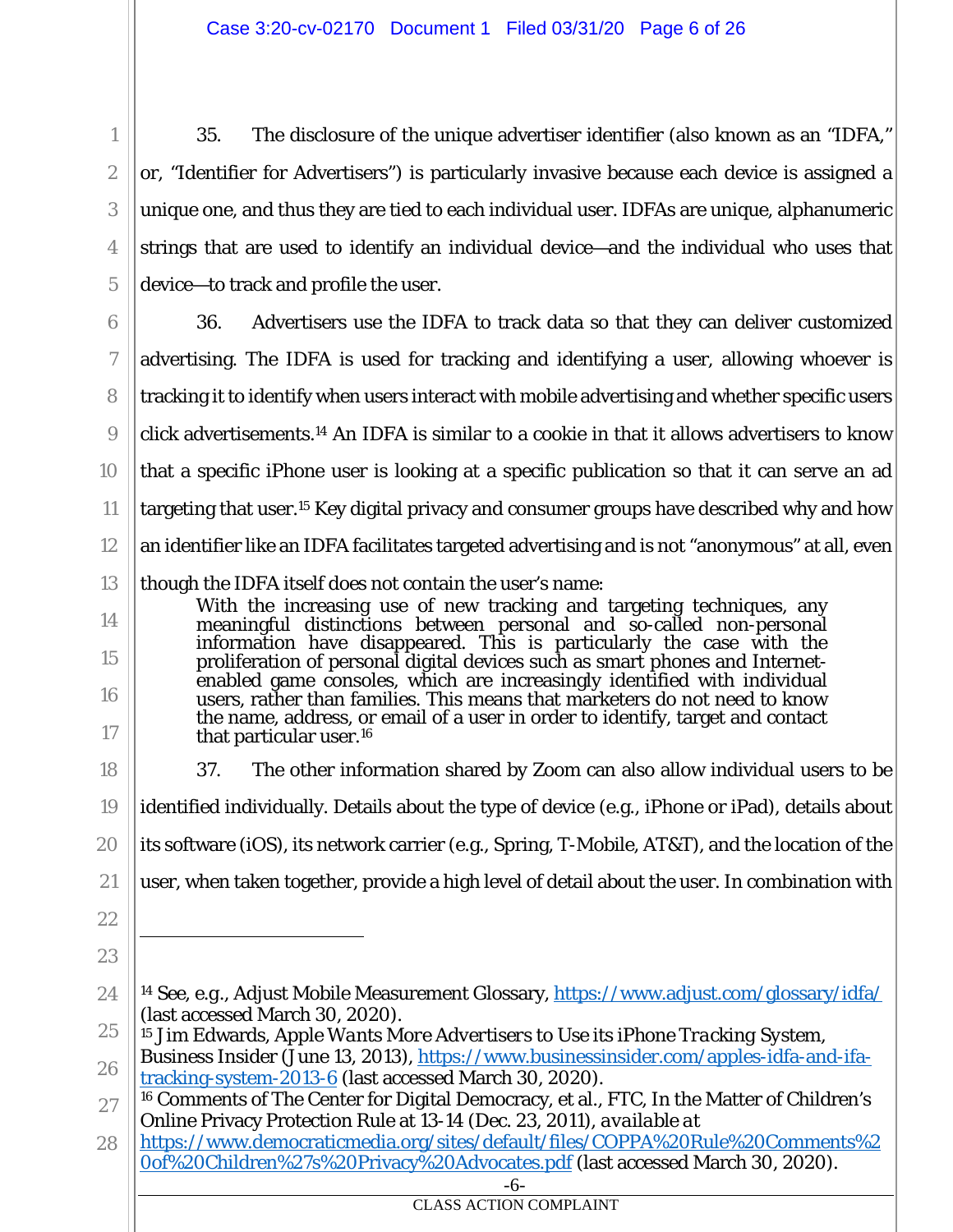the IDFA, the information shared is extremely detailed and can be used to identify the user personally.

38. Advertisers use this information to learn more about users, including when and how they use the Zoom platform, along with their behaviors, demographics, and preferences, so that they can serve them with tailored and targeted advertising. Thereafter, anyone with access to the IDFA can track the effectiveness of those advertisements after the user sees them.

39. This information has tremendous economic value. Moreover, the disclosure of this identifying information makes people more vulnerable to voter fraud, medical fraud, phishing, and other identity-based harms. But most importantly, the ability to de-anonymize and analyze user data allows parties to personally and psychologically target Zoom's customers with great precision.

40. The information shared by Zoom allows Facebook and any other recipient to spy on Zoom's customers and deliver targeted advertisements to them as they browse the internet, as well as to determine the effectiveness of the advertisements.

41. Zoom's data-sharing activity was not visible to the user, who simply saw the Zoom app interface. Thus, Zoom users had no opportunity to express or withhold consent to Zoom's misconduct.

42. Since they could not detect this activity from the app itself, and Zoom does not allow them to monitor whether it is sharing their PII, uers of Zoom have no reasonable way of knowing whether, when they open the Zoom app, their PII will be safeguarded or disclosed without their consent.

43. Zoom users had no reason to expect that Zoom would transmit their PII to Facebook, a completely unrelated social networking company, or any other undisclosed third party, to be used to track and target them for advertising.

1

2

3

4

5

6

7

8

9

10

11

12

13

14

15

28

-7- CLASS ACTION COMPLAINT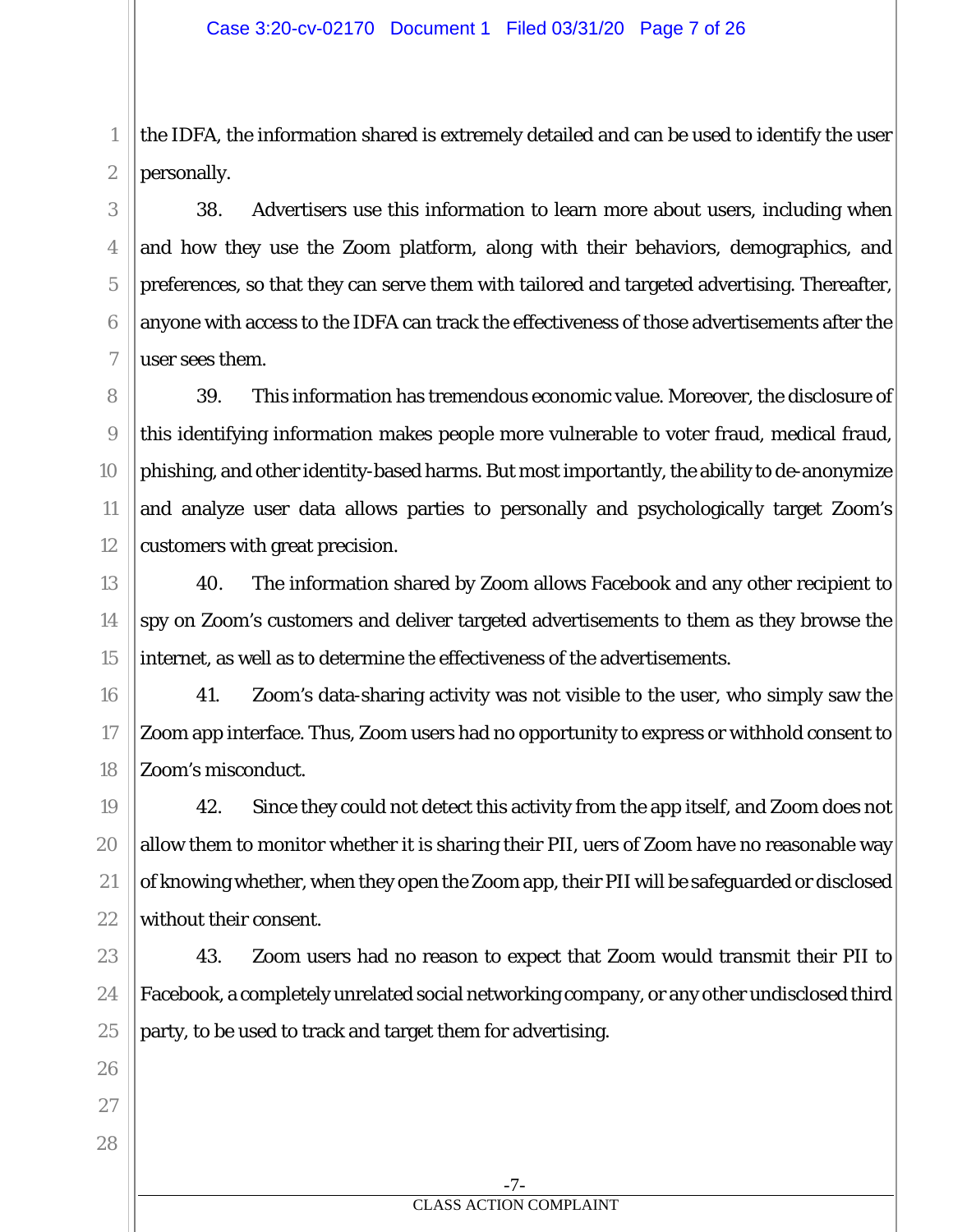## **Zoom failed to obtain customer authorization before sharing PII.**

44. Zoom completely failed to inform its users that, as they opened the iOS version of the Zoom app, Zoom was surreptitiously disclosing their PII to Facebook (and, upon information and belief, other third parties) for use for targeted advertising.

45. Zoom's Privacy Policy again claims that Zoom is "committed to protecting your privacy and ensuring you have a positive experience on our websites and when you use our products and services."17

46. Prior to March 29, 2020, Zoom's Privacy Policy disclosed that it collected certain categories of personal data about users, including "[i]nformation commonly used to identify you, such as your name, user name, physical address, email address, phone numbers, and other similar identifiers"; "information about your job, such as your title and employer"; "credit/debit card or other payment information"; "Facebook profile information (when you use Facebook to log-in to our Products or to create an account for our Products)"; "General information about your product and service preferences"; "Information about your device, network, and internet connection, such as your IP address(es), MAC address, other device ID (UDID), device type, operating system type and version, and client version"; "Information about your usage of or other interaction with our Products"; and "[o]ther information you upload, provide, or create while using the service[.]"18 Zoom claimed that it collected this information "to provide you with the best experience with our products."19

47. This was the only reference to Facebook in its privacy policy, and Zoom did not disclose that it was not only itself collecting information from Facebook, but it was also disclosing information about its users *to* Facebook.

23 24

1

2

3

4

5

6

7

8

9

10

11

12

13

14

15

16

17

18

19

20

21

22

28 March 30, 2020). <sup>19</sup> *Id.* 

<sup>25</sup> <sup>17</sup> *See* Privacy Policy (Mar. 29, 2020), https://zoom.us/privacy (last accessed March 30, 2020); *see also* Privacy Policy (Mar. 18, 2020), *accessed via* 

<sup>26</sup> https://web.archive.org/web/20200325143843/https://zoom.us/privacy (last accessed March 30, 2020).

<sup>27</sup> 18 Privacy Policy (Mar. 18, 2020), *accessed via*  https://web.archive.org/web/20200325143843/https://zoom.us/privacy (last accessed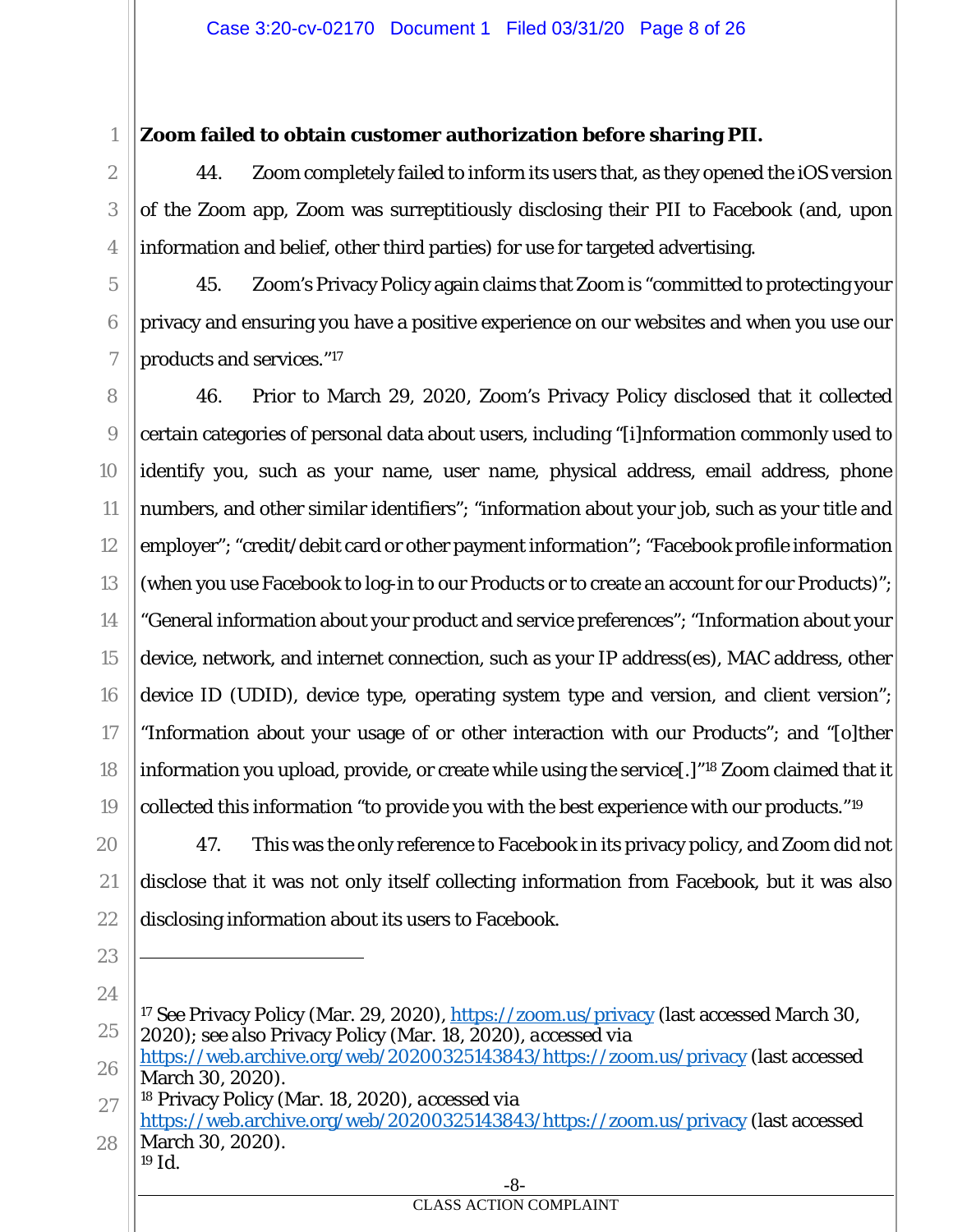48. While Zoom told users that its "advertising partners (e.g., Google Ads and Google Analytics) automatically collect some information" about users, Zoom omitted that Facebook (or any other third party) was collecting that information and did not explain the level of detail that Zoom shared: Zoom, our third-party service providers, and advertising parties (e.g., Google

Ads and Google Analytics) automatically collect some information about you<br>when you use our Products, using methods such as cookies and tracking technologies (further described below). Information automatically collected includes Internet protocol (IP) addresses, browser type, Internet service provider (ISP), referrer URL, exit pages, the files viewed on our site (e.g., HTML pages, graphics, etc.), operating system, date/time stamp, and/or clickstream data. We use this information to offer and improve our services, trouble shoot, and to improve our marketing efforts. 20

1

49. Thus, Zoom never disclosed that it was providing third parties like Facebook, which are not "advertising parties" like Google Ads and Google Analytics, with sufficient PII to actually identify users and track their engagement with online advertising.

50. In fact, Zoom specifically promised users that "we do not allow any third parties access to any Personal Data we collect in the course of providing services to users. We do not allow third parties to use any Personal Data obtained from us for their own purposes, unless it is with your consent (e.g., when you download an app from the Marketplace). So in our humble opinion, we don't think most of our users would see us as selling their information, as that practice is commonly understood."21

51. Zoom violated its promises to its customers when it shared their PII without their authorization or consent. And by disclosing Plaintiff's and the Class Members PII with third parties like Facebook to assist in profiling them and tracking them across multiple online platforms, particularly after failing to obtain their permission to do so, Zoom breached their expectations of privacy.

<sup>20</sup> *Id. See also id.* ("Zoom does use certain standard advertising tools which require Personal Data (think, for example, Google Ads and Google Analytics). We use these tools to help us improve your advertising experience (such as serving advertisements on our behalf across the Internet, serving personalized ads on our website, and providing analytics services $) \ldots$ ")  $21 \, \text{Id}$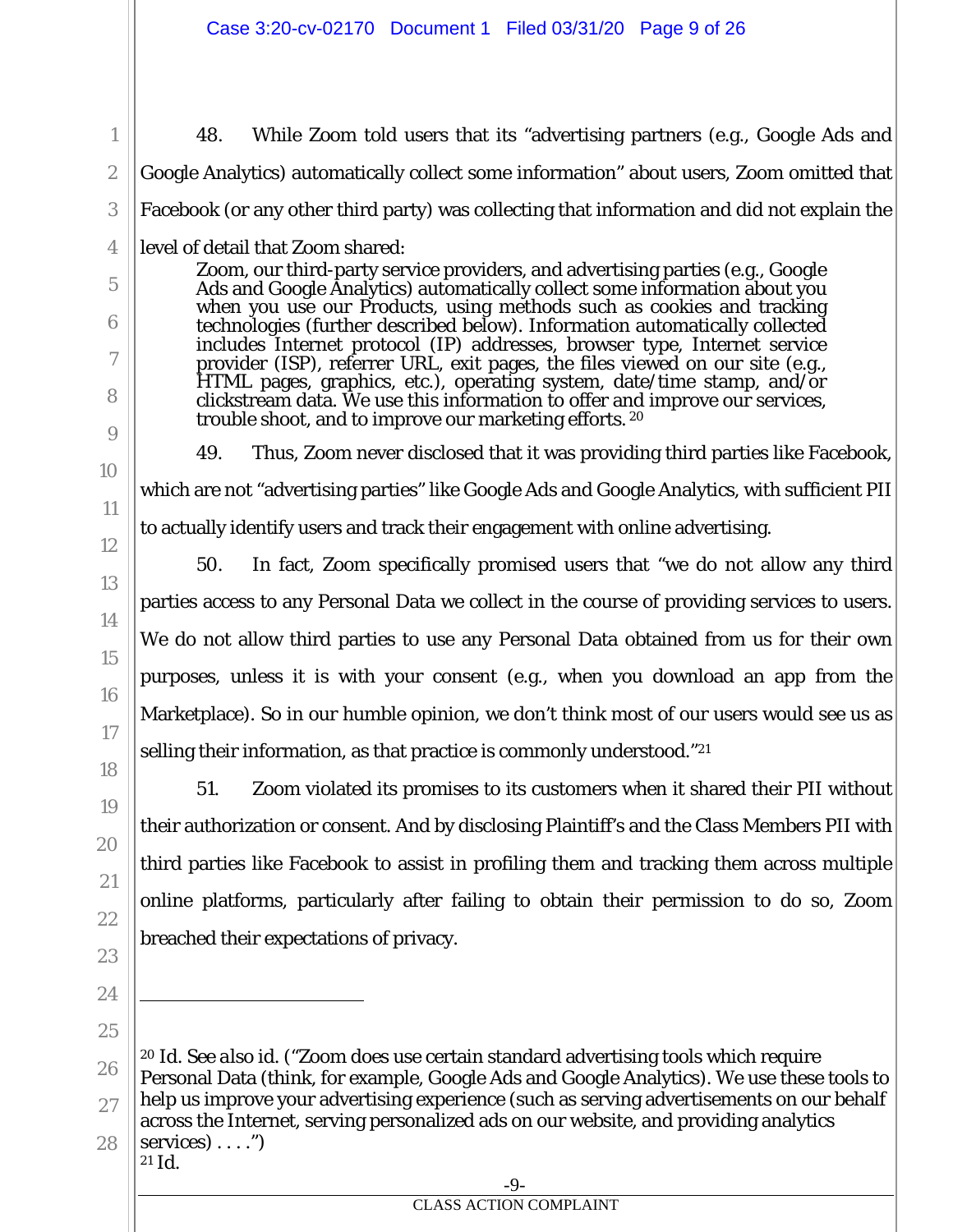# **Zoom's conduct violated its users' privacy by sharing their PII.**

1

2

3

4

5

6

7

8

9

14

15

16

17

18

19

52. Zoom's conduct violated its users' privacy in a significant way.

53. The ability to serve targeted advertisements to (or otherwise profile) a specific user does not turn on the ability to obtain the kinds of PII with which most consumers are familiar—name, email address, etc. Instead, it is accomplished through the surreptitious collection and disclosure of identifiers like the IDFA and device information shared by Zoom, which are used to build robust online profiles. But consumers do not want companies like Zoom to share their PII with third parties for advertising purposes without first obtaining their express consent.

10 11 12 13 54. A 2014 report by the Senate Committee on Homeland Security and Governmental Affairs entitled "Online Advertising and Hidden Hazards to Consumer Security and Data Privacy" also highlights this concern in light of ordinary consumers' lack of awareness of these invasive practices and their inability to prevent them:

Although consumers are becoming increasingly vigilant about safeguarding the information they share on the Internet, many are less informed about the plethora of information created about them by online companies as they travel the internet. A consumer may be aware, for example, that a search engine provider may use the search terms the consumer enters in order to select an advertisement targeted to his interests. Consumers are less aware, however, of the true scale of the data being collected about their online activity. A visit to an online news site may trigger interactions with hundreds of other parties that may be collecting information on the consumer as he travels the web. . . . The sheer volume of such activity makes it difficult for even the most vigilant consumer to control the data being collected or protect against its malicious use.22

20 21

22

23

- 55. Consumers prefer to keep their private information private: in a Pew Research Center study, nearly 800 internet and smartphone users were asked the question, "How much do you care that only you and those you authorize should have access to information about where you are located when you use the internet?" 54% of adult internet users
- 25

24

28 https://archive.org/stream/gov.gpo.fdsys.CHRG-113shrg89686/CHRG-113shrg89686\_djvu.txt (last accessed March 30, 2020).

-10-

<sup>26</sup> 27 22 Staff Report, "Online Advertising and Hidden Hazards to Consumer Security and Data Privacy," Permanent Subcommittee on Investigations of the U.S. Senate Homeland Security and Governmental Affairs Committee (May 15, 2014), at 1, *available at*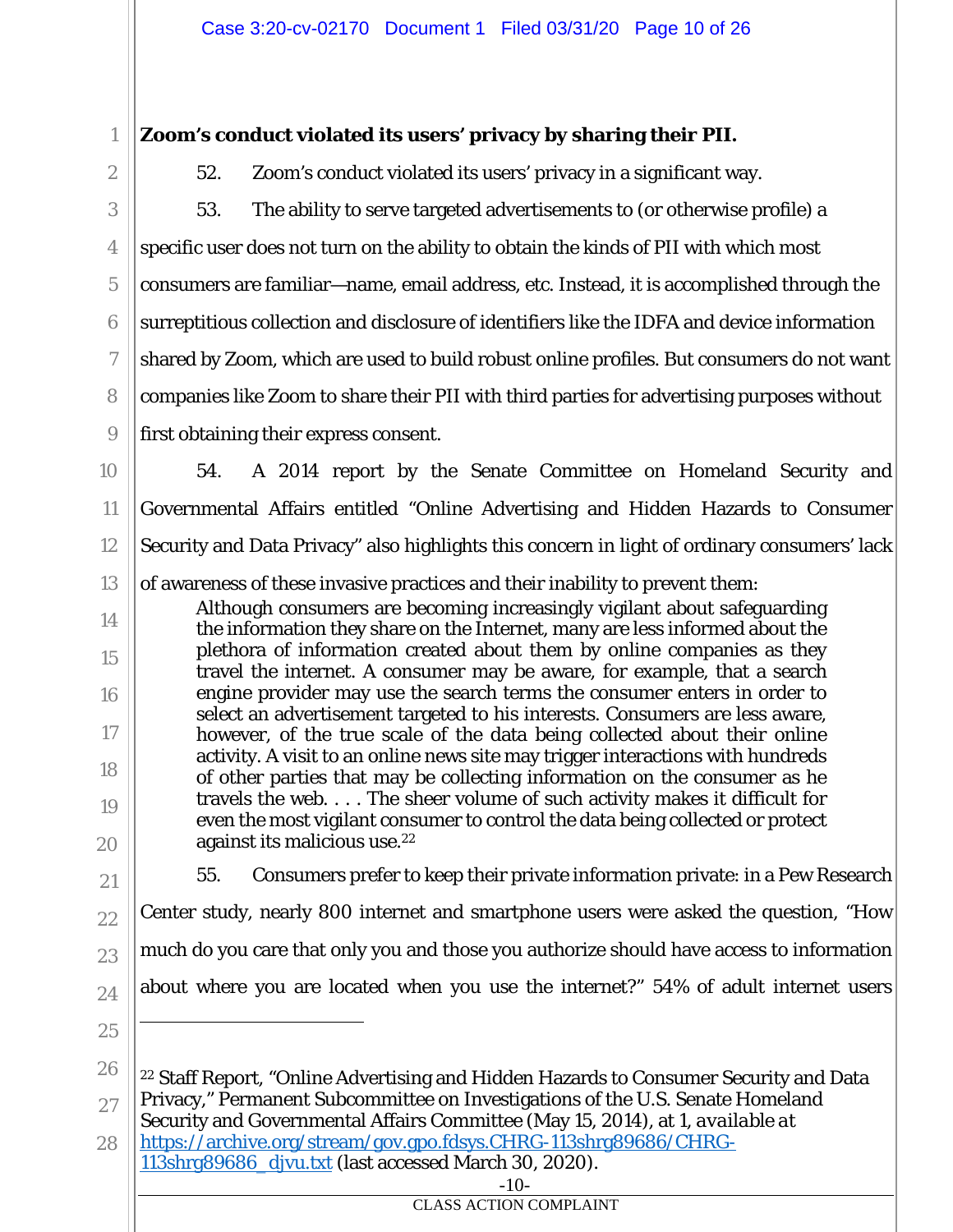1

2

3

4

5

6

7

8

9

10

11

12

13

14

15

16

17

18

19

20

21

responded "very important,' 16% responded "somewhat important," and 26% responded "not too important."23 The same study reported that 86% of internet users have tried to be anonymous online and have taken at least one step to try to mask their behavior or avoid being tracked.

56. Smartphone owners are especially active when it comes to these behaviors. Approximately half of smartphone owners have cleared their phone's browsing or search history, while a third have turned off the location tracking feature on their phone due to concerns over who might access that information.24

57. Another study by the Pew Research Center found that 68% of adults were "not ok with" being targeted with online ads "because I don't like having my online behavior tracked and analyzed." Less than a third responded that they were "okay with it."25

58. Yet another study suggested that "if Americans could vote on behavioral targeting today, they would shut it down," finding that 66% of 1000 polled individuals over the age of 18 did not want to receive targeted advertising—and when they were told that such advertising was "based on following them on other websites they have visited," the percentage of respondents rejecting targeted advertising increased to 84%.26

59. The upshot is that "there's something unnatural about the kind of targeting that's become routine in the ad world . . . something taboo, a violation of norms we consider inviolable. . . . [T]he revulsion we feel when we learn how we've been algorithmically

<sup>22</sup> 23 Lee Rainie, et al., Anonymity, Privacy, and Security Online, Pew Research Center 7, Sept. 5, 2013, available at https://www.pewresearch.org/internet/2013/09/05/anonymityprivacy-and-security-online/ (last accessed March 30, 2020).

<sup>23</sup> 24 24 Jan Lauren Boyles, et al., Privacy and Data Management on Mobile Devices, Pew Research Center, Sept. 5, 2012, available at

<sup>25</sup> https://www.pewresearch.org/internet/2012/09/05/privacy-and-data-management-onmobile-devices/ (last accessed March 30, 2020).

<sup>26</sup> 27 25 Kristen Purcell, et al., Search Engine Use, Pew Research Center 2012, available at https://www.pewresearch.org/internet/2012/03/09/search-engine-use-2012/ (last accessed Mar. 30, 2020).

<sup>28</sup> 26 Joseph Turow, et al., Contrary to What Marketers Say, Americans Reject Tailored Advertising and Three Activities that Enable It (2009), available at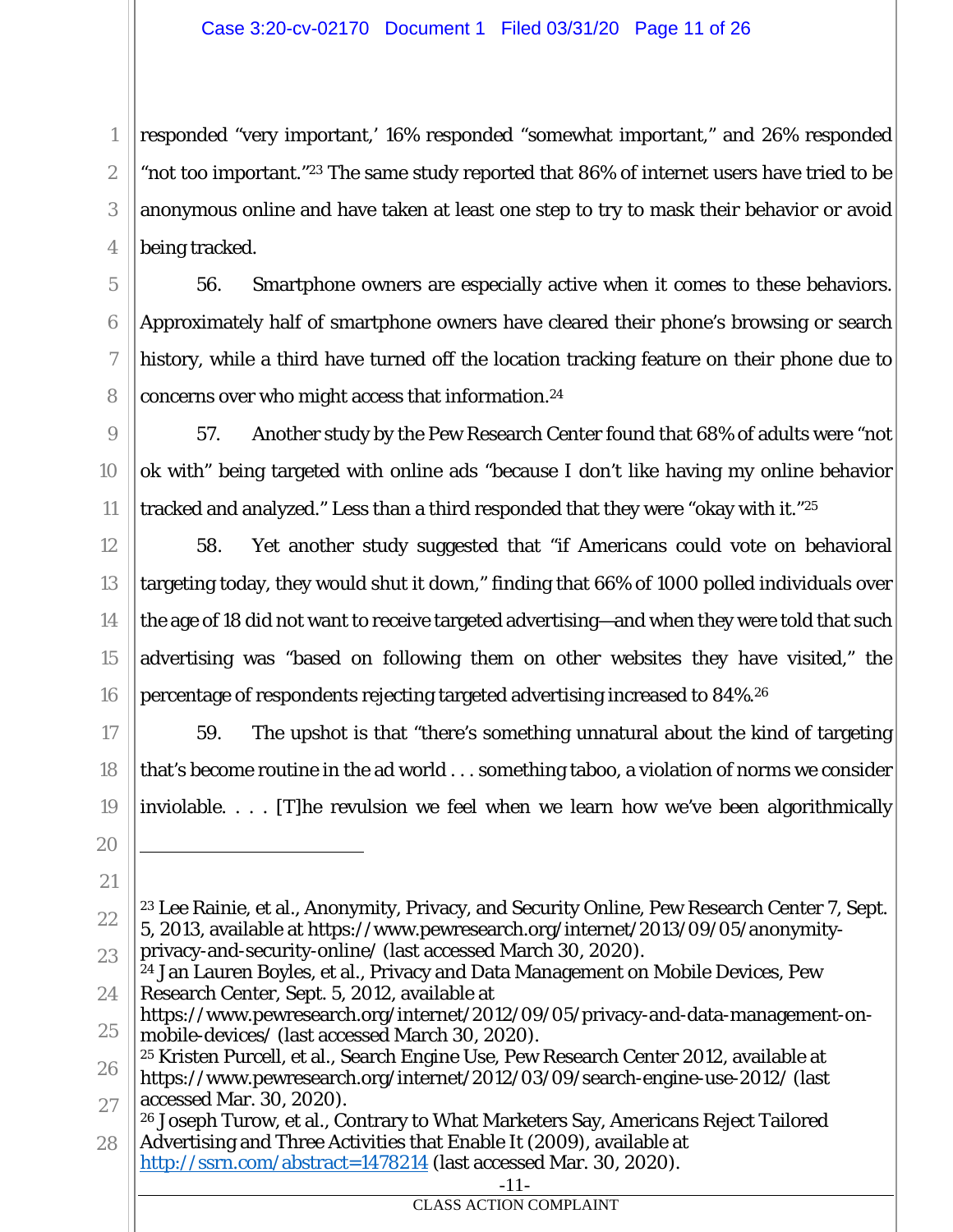targeted, the research suggests, is much the same as what we feel when our trust is betrayed in the analog world."27

60. The sharing of PII for advertising purposes with Facebook, in particular, is especially egregious given the serious defects in Facebook's handling of consumer information. Facebook's entire business model is premised on sharing personal information and content with third parties for advertising purposes. And Facebook has acknowledged that it shares personal information of Facebook users with app developers and advertisers, who make billions of dollars from monetizing data.<sup>28</sup> Numerous lawsuits are currently pending against Facebook regarding its disclosure of significant quantities of user information to third parties without their consent, and Facebook has faced enforcement action from the Federal Trade Commission and Congressional investigation regarding its misuse of user data.29

13 16 18 19 61. But even Facebook urged Zoom to share the fact that it was disclosing users' PII with Facebook. Facebook's Business Tools terms of use state that if a company like Zoom is using Facebook's software development kit, "you further represent and warrant that you have provided robust and sufficiently prominent notice to users regarding the customer data collection, sharing, and usage."30 Facebook further states that apps must explain that "third parties, including Facebook, may collect or receive information from [the app] and other apps that use that information to provide measurement services and targeted ads," and

1

2

3

4

5

6

7

8

9

10

11

12

14

15

<sup>20</sup> 21

<sup>22</sup> 23 27 Sam Biddle, "You Can't Handle the Truth about Facebook Ads, New Harvard Study Shows" The Intercept, May 9, 2018, available at

<sup>24</sup> https://theintercept.com/2018/05/09/facebook-ads-tracking-algorithm/ (last accessed Mar. 30, 2020).

<sup>25</sup> <sup>28</sup> *See, e.g.*, Josh Constine, Facebook now has 2 billion monthly users … and responsibility, TechCrunch, https://techcrunch.com/2017/06/27/facebook-2-billion-users/ (last visited

<sup>26</sup> Mar. 30, 2020)

<sup>27</sup> <sup>29</sup> *See, e.g.*, *In re Facebook*, F.T.C. No. 092-3184, Case No. 19-cv-2184 (D.D.C.); *see also In Re: Facebook, Inc. Consumer Privacy User Profile Litig.*, Case No. 18-md-02843-VC (N.D. Cal.).

<sup>28</sup> 30 Facebook Business Tools Terms, https://www.facebook.com/legal/technology\_terms (last accessed Mar. 30, 2020).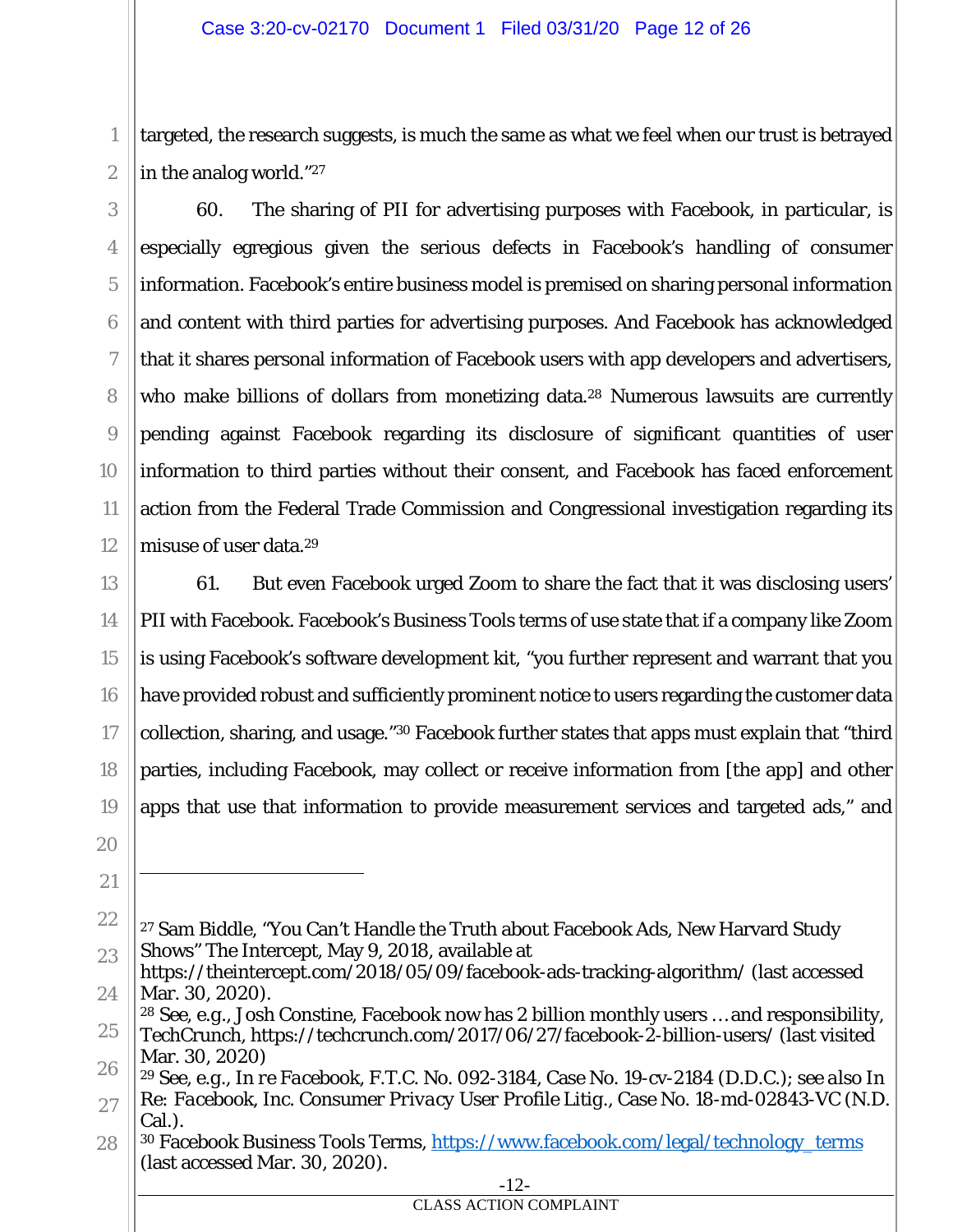include links showing "how and where users can opt-out."31 Zoom did not display these disclosures or offer a link to Facebook's data collecting activity, or give users the opportunity to opt out.

62. Thus, Zoom's conduct in sharing customers' PII with unauthorized third parties like Facebook in order to assist in the tracking and profiling of them across multiple platforms was an egregious breach of their trust and of social norms.

63. Had consumers including Plaintiff known the truth about Zoom's information sharing practices—that Zoom would share their PII without their consent—they would not have entrusted their PII to Zoom and would not have been willing to use, pay for, or pay as much for, the Zoom mobile application. As such, Plaintiff and class members did not receive the benefit of their bargain with Zoom because they paid for a value of services, either through PII or a combination of their PII and money, they expected but did not receive.

13

14

15

16

17

1

2

3

4

5

6

7

8

9

10

11

12

## **V. FRAUDULENT CONCEALMENT AND TOLLING**

64. The applicable statutes of limitations are tolled by virtue of Zoom's knowing and active concealment of the facts alleged above. Plaintiff and the Class Members were ignorant of the information essential to the pursuit of these claims through no fault or their own and not due to any lack of diligence on their own part.

18

19

20

21

23

24

25

26

## **VI.CLASS ALLEGATIONS**

65. Pursuant to Federal Rule of Civil Procedure 23, Plaintiff, individually and on behalf of all others similarly situated, brings this lawsuit on behalf of himself and as a class action on behalf of the following Classes:

22

**Class:** All persons who used the Zoom app for iOS during the applicable limitations period.

66. Excluded from the Class are any entities, including Defendant, and Defendant's officers, agents, and employees. Also excluded from the Class are counsel for Plaintiff, the judge assigned to this action, and any member of the judge's immediate family.

27

28 <sup>31</sup> *Id.*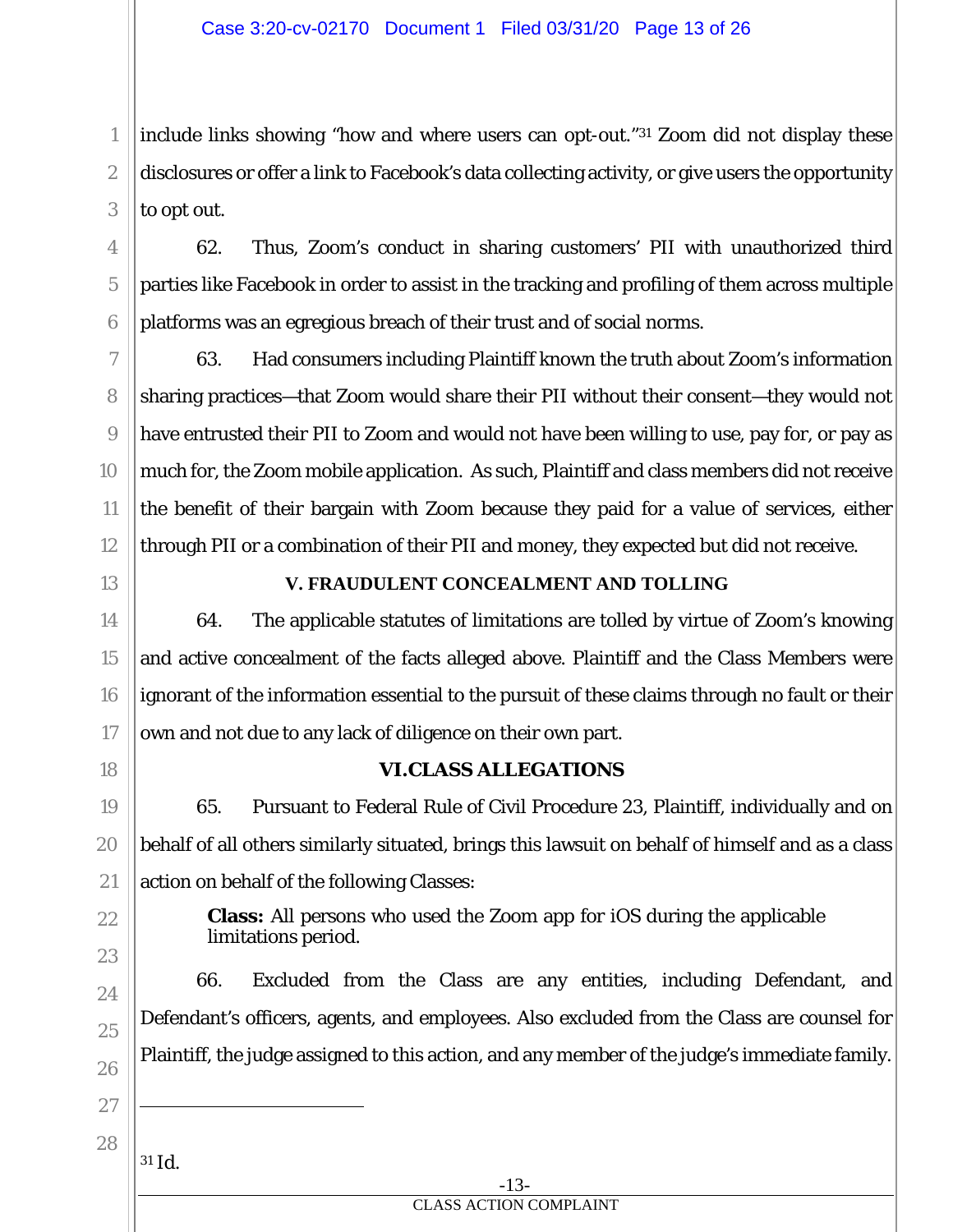1

2

3

4

5

6

7

8

9

10

11

12

13

14

15

16

17

18

19

20

21

22

23

24

25

26

27

28

67. Members of the Class are so numerous that joinder is impracticable. While the exact number of Class Members is unknown to Plaintiff, it is believed that the Class is comprised of thousands of members.

68. Common questions of law and fact exist as to all members of the Class. These questions predominate over questions that may affect only individual Class Members because Defendant has acted on grounds generally applicable to the Class. Such common and legal factual questions include:

a. Whether Defendant's acts and practices complained of herein amount to egregious breaches of social norms;

b. Whether Defendant violated Plaintiff's and Class Members' privacy rights;

c. Whether Defendant acted negligently;

d. Whether Plaintiff and the Class Members were harmed;

e. Whether Defendant intruded upon Plaintiff's and the Class Members' seclusion;

f. Whether Defendant and Plaintiff formed implied contracts;

g. Whether Defendant breached implied contracts with Plaintiff and the Class Members;

h. Whether Defendant's conduct was unfair;

i. Whether Defendant's conduct was fraudulent;

Whether Defendant omitted or misrepresented material facts regarding the PII of Plaintiffs and Class Members it shared with third parties, including Facebook;

k. Whether Defendants owed duties to Plaintiff and Class Members to disclose that it was sharing their PII with third parties, including Facebook;

l. Whether Plaintiff and the Class Members are entitled to equitable relief, including, but not limited to, injunctive relief, restitution, and disgorgement; and

m. Whether Plaintiff and the Class Members are entitled to actual, statutory, punitive or other forms of damages, and other monetary relief.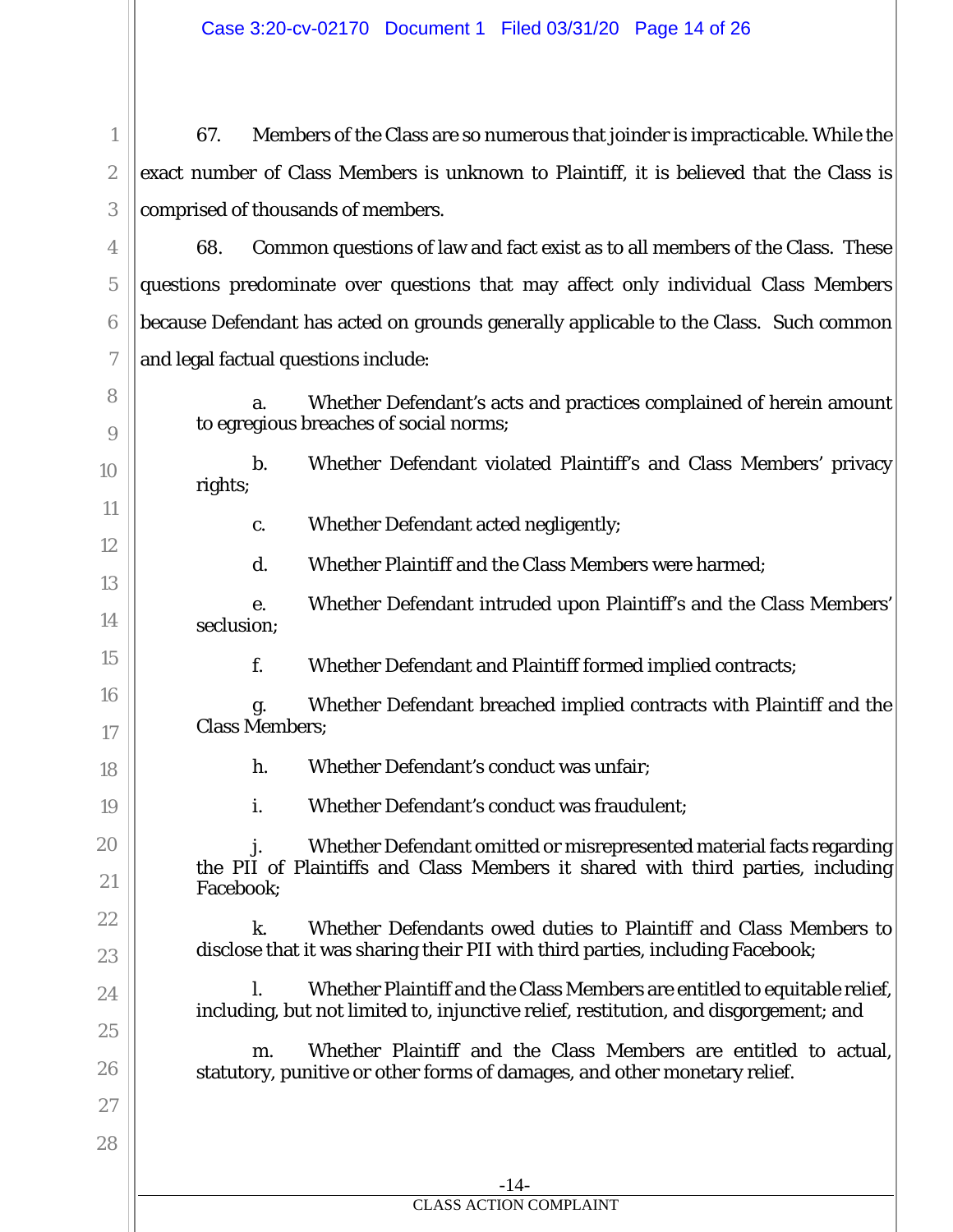69. Plaintiff's claims are typical of the members of the Class as all members of the Classes are similarly affected by the Defendant's actionable conduct. Defendant's conduct that gave rise to the claims of Plaintiff and members of the Classes is the same for all members of the Classes.

70. Plaintiff will fairly and adequately protect the interests of the Classes because they have no interests antagonistic to, or in conflict with, the Classes that Plaintiff seeks to represent. Furthermore, Plaintiff has retained counsel experienced and competent in the prosecution of complex class action litigation, including data privacy litigation.

71. Class action treatment is a superior method for the fair and efficient adjudication of this controversy, in that, among other things, such treatment will permit a large number of similarly situated persons or entities to prosecute their common claims in a single forum simultaneously, efficiently, and without the unnecessary duplication of evidence, effort, expense, or the possibility of inconsistent or contradictory judgments that numerous individual actions would engender. The benefits of the class mechanism, including providing injured persons or entities with a method for obtaining redress on claims that might not be practicable to pursue individually, substantially outweigh any difficulties that may arise in the management of this class action.

72. Plaintiff knows of no difficulty to be encountered in the maintenance of this action that would preclude its maintenance as a class action.

73. Defendant has acted or refused to act on grounds generally applicable to the Class, thereby making appropriate final injunctive relief or corresponding declaratory relief with respect to the Class as a whole.

74. Plaintiff suffers a substantial and imminent risk of repeated injury in the future.

75. California law applies to the claims of all Class Members.

76. The State of California has sufficient contacts to Defendant's relevant conduct for California law to be uniformly applied to the claims of the Classes. Application of California law to all relevant Class Member transactions comports with the Due Process

1

2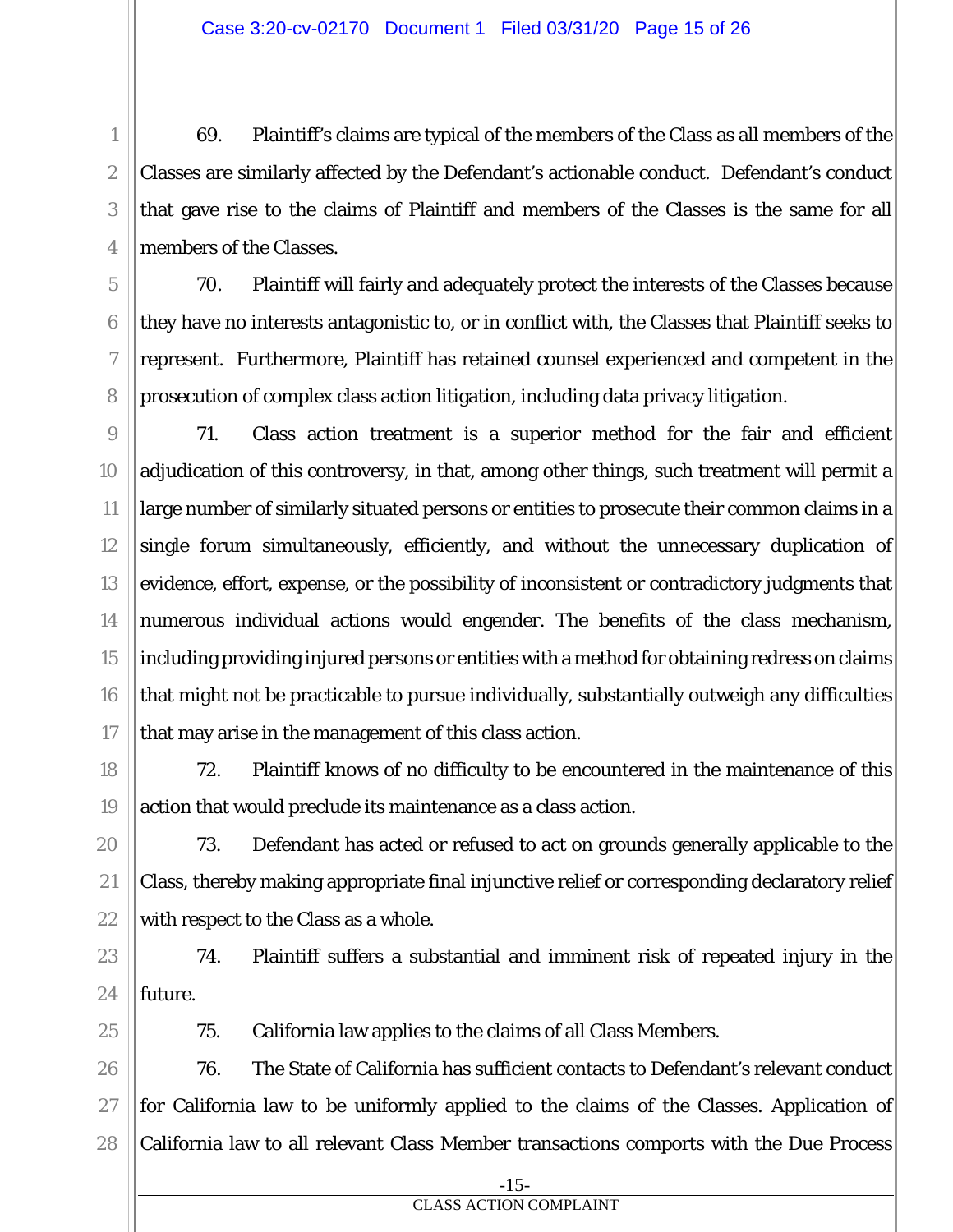Clause given the significant aggregation of contacts between Defendant's conduct and California.

1

2

3

4

5

6

7

8

9

77. Zoom is headquartered and does substantial business in California.

78. A significant percentage of the Class Members are located in, and Zoom aimed a significant portion of its unlawful conduct at, California.

79. The conduct that forms the basis for each Class Member's claims against Zoom emanated from Zoom's headquarters in San Jose, California, including Zoom's misrepresentations and omissions regarding data privacy. Zoom instructs users with questions about privacy to contact Zoom at an address in San Jose.

10 11 12 13 14 15 16 17 18 80. California has a greater interest than any other state in applying its law to the claims at issue in this case. California has a very strong interest in preventing its resident corporations from engaging in unfair and deceptive conduct and in ensuring that harm inflicted on resident consumers is redressed. California's interest in preventing unlawful corporate behavior occurring in California substantially outweighs any interest of any other state in denying recovery to its residents injured by an out-of-state defendant or in applying its laws to conduct occurring outside its borders. If other states' laws were applied to Class Members' claims, California's interest in deterring resident corporations from committing unfair and deceptive practices would be impaired.

**VII. CLAIMS FOR RELIEF** 

**COUNT I Negligence (On behalf of Plaintiff and the Class)** 

81. Plaintiff re-alleges and incorporates the allegations in Paragraphs 1 through 79

19

20

21

22

23 24 25

set forth above as if fully written herein.

26 27

82. As alleged herein, Plaintiff and the Class Members enjoy a special relationship with Defendant.

28 83. Defendant provided services to Plaintiff and the Class Members, including the ability to participate in allegedly secure videoconferences. The transactions between Defendant and the Class Members are intended to benefit the Plaintiff and the Class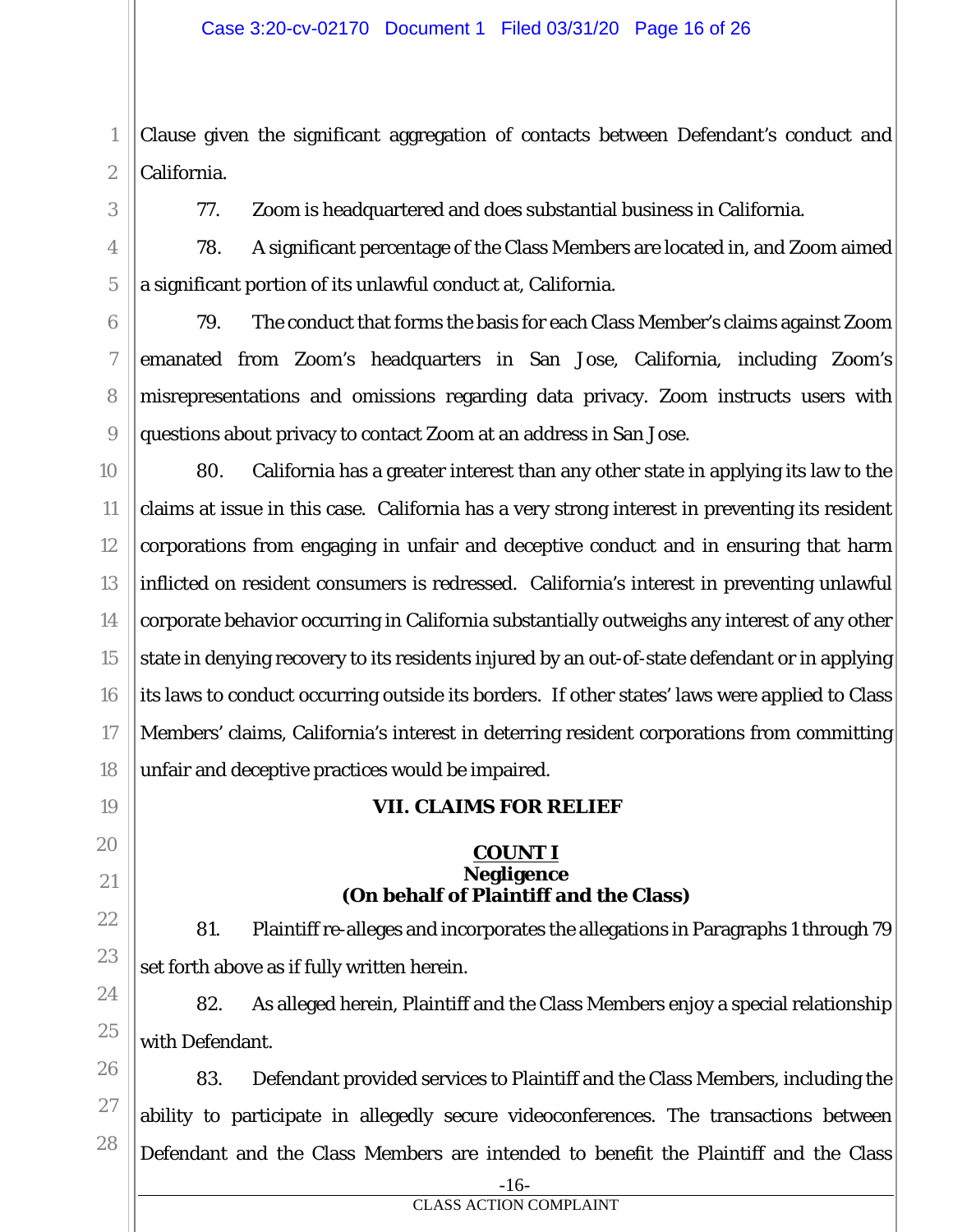Members by providing them the ability to use Zoom's videoconference services for all of the purposes they expected and which were intended by Defendant.

84. Defendant owed a duty to Plaintiff and the Class Members to exercise reasonable care in the obtaining, using, and protecting of their personal information, arising from the sensitivity of the information shared via Zoom and their reasonable expectation that their information would not be shared with third parties without their consent. This duty included Zoom ensuring that no unauthorized third parties, including Facebook, were improperly given Plaintiff's and the Class Members' PII.

85. Plaintiff's and the Class Members' use of Zoom was predicated on the understanding that Zoom would take appropriate measures to protect their information. Zoom had a special relationship with Plaintiff and the Class Members as a result of being entrusted with their content and information, which provided an independent duty of care.

86. It was entirely foreseeable to Defendant that Plaintiff and the Class Members would be harmed if Defendant disclosed their PII to third parties for advertising purposes.

87. There is a close connection between Defendant's failure to adequately safeguard Class member privacy and the injuries suffered by them. But for Defendant's acts and omissions in maintaining inadequate security, Plaintiff's and the Class Members' PII would not have been shared with Facebook and other unauthorized third parties.

88. Defendant's conduct also involves moral blame. Aware of the privacy expectations of its customers, and the sensitive nature of the information shared during videoconferences intended to be private, Defendant has not taken sufficient actions to prevent the unauthorized disclosure of PII.

89. Defendant breached its duty to Plaintiff and the Class Members when it disclosed their PII to unauthorized third parties like Facebook.

90. Plaintiff and the Class Members were harmed by Defendant's failure to exercise reasonable care in safeguarding their PII, and that harm was reasonably foreseeable.

1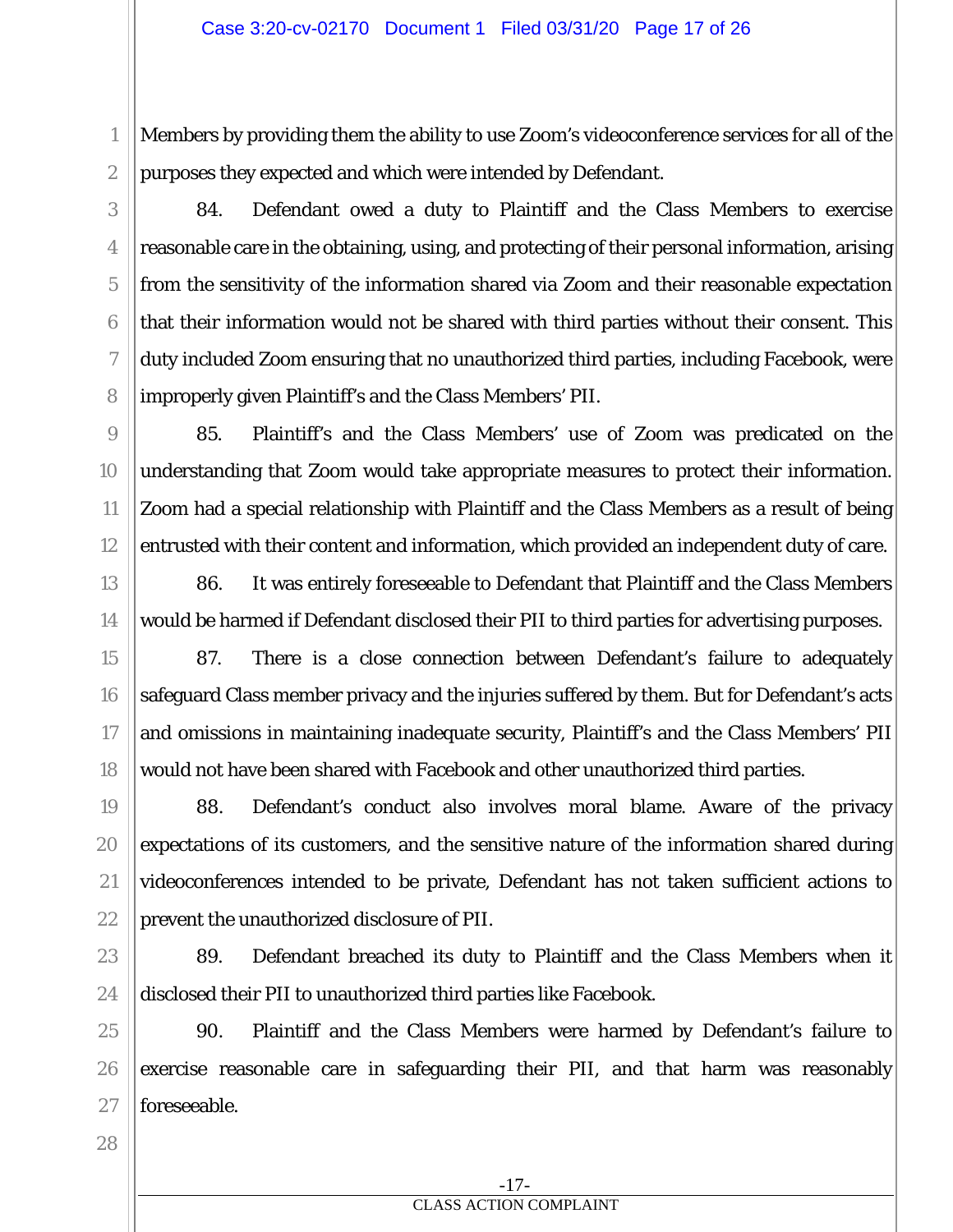## **COUNT II Violation of California Unfair Competition Law ("UCL") (On behalf of Plaintiff and the Class)**

91. Plaintiff re-alleges and incorporate the allegations in Paragraphs 1 through 79 set forth above as if fully written herein.

92. Plaintiff has standing to pursue this cause of action because Plaintiff suffered injury in fact as a result of Defendant's misconduct described herein.

93. As described herein, Defendant advertised their products and services as

94. Plaintiff and the Class Members would continue using Zoom's products and services if they could be assured that Defendant would take adequate security measures to protect their PII going forward.

95. The UCL defines unfair business competition to include any "unlawful, unfair or fraudulent" act or practice, as well as any "unfair, deceptive, untrue or misleading" advertising. Cal. Bus. & Prof. Code § 17200. Defendant has engaged in business acts and practices that, as alleged above, constitute unfair competition in violation of Business and Professions Code section 17200.

96. Defendant's acts, as described herein, are "fraudulent" because they are likely to deceive the general public.

97. Defendant's business practices, as alleged herein, violate the "unfair" prong of the UCL because they offend an established public policy and are immoral, unethical, and unscrupulous or substantially injurious to consumers.

98. The reasons, justifications, or motives that Defendant may offer for the acts and omissions described herein are outweighed by the gravity of harm to the victims. The injuries suffered by Plaintiff and the Class Members are substantial, and are not outweighed by any countervailing benefits to consumers or competition.

99. Defendant's business practices described herein also violate the UCL because Defendant falsely represented that goods or services have characteristics they do not have, namely, good security; falsely represented that its goods or services are of a particular standard when they are of another; advertised its goods and services with intent not to sell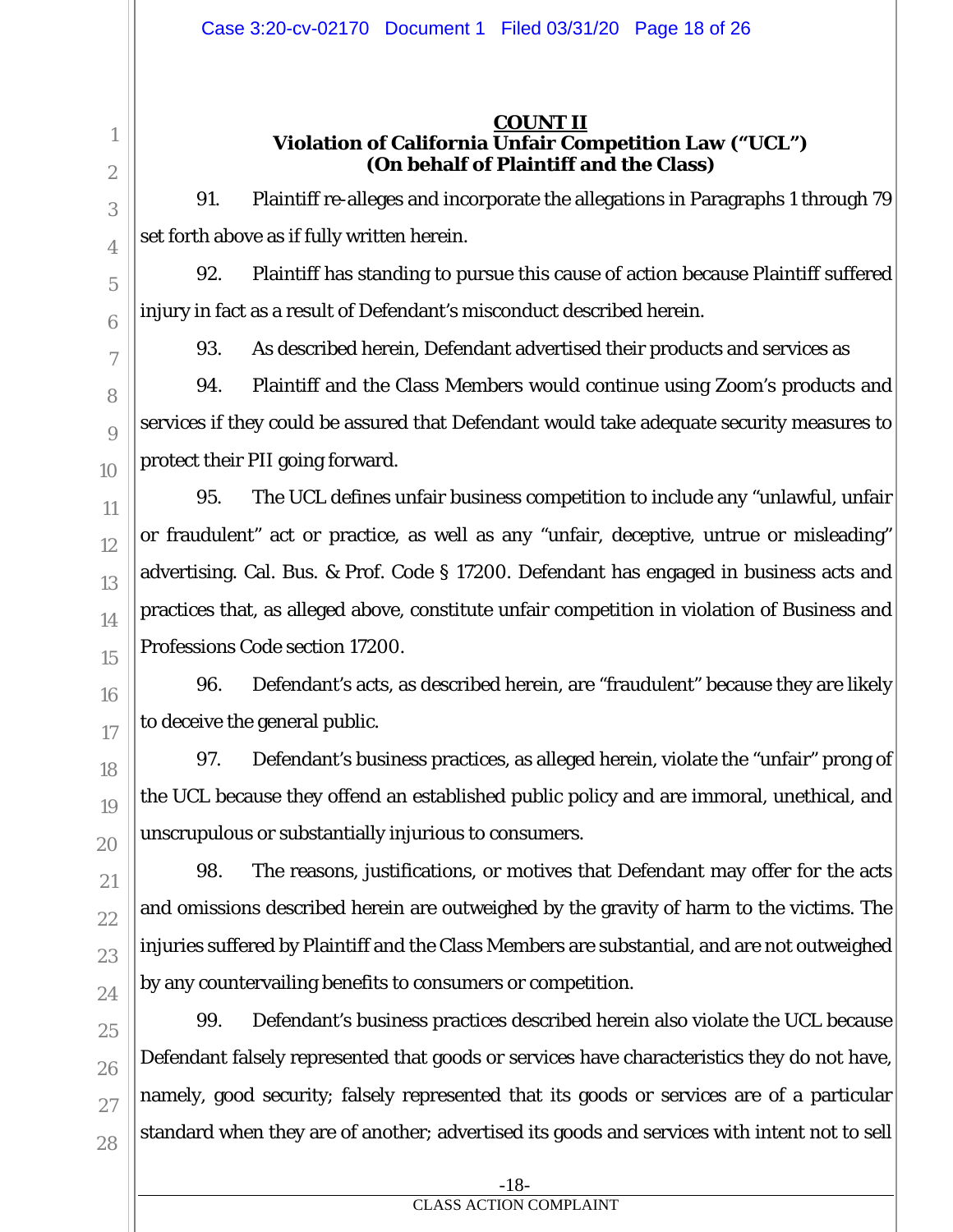them as advertised; represented that the subject of a transaction was supplied in accordance with a previous representation when it was not; and/or made material omissions regarding its safeguarding of customer PII.

100. As a result of Defendant's unfair business practices, Plaintiff and the Class Members suffered injury.

101. If Defendant is permitted to continue to engage in the unfair and fraudulent business practices described above, its conduct will engender further injury, expanding the number of injured members of the public beyond its already large size, and will tend to render any judgment at law, by itself, ineffectual. Under such circumstances, Plaintiff and the Class have no adequate remedy at law in that Defendant will continue to engage in the wrongful conduct alleged herein, thus engendering a multiplicity of judicial proceedings. Plaintiff and the Class request and are entitled to injunctive relief, enjoining Defendant from engaging in the unfair and fraudulent acts described herein.

102. Had consumers including Plaintiff known the truth about Zoom's information sharing practices—that Zoom would share their PII without their consent—they would not have entrusted their PII to Zoom and would not have been willing to use, pay for, or pay as much for, the Zoom mobile application. As such, Plaintiff and class members did not receive the benefit of their bargain with Zoom because they paid for a value of services, either through PII or a combination of their PII and money, they expected but did not receive.

103. The basis for Plaintiff's claims emanated from California, where the primary decisions regarding Zoom's security and privacy practices were made.

#### **COUNT III Breach of Implied Contract (On behalf of Plaintiff and the Class)**

104. Plaintiff re-alleges and incorporate the allegations in Paragraphs 1 through 79 set forth above as if fully written herein.

105. Defendant offered its videoconferencing capabilities to Plaintiff and the Class Members. In exchange, Defendant received benefits in the form of monetary payments and access to Plaintiff's valuable personal information.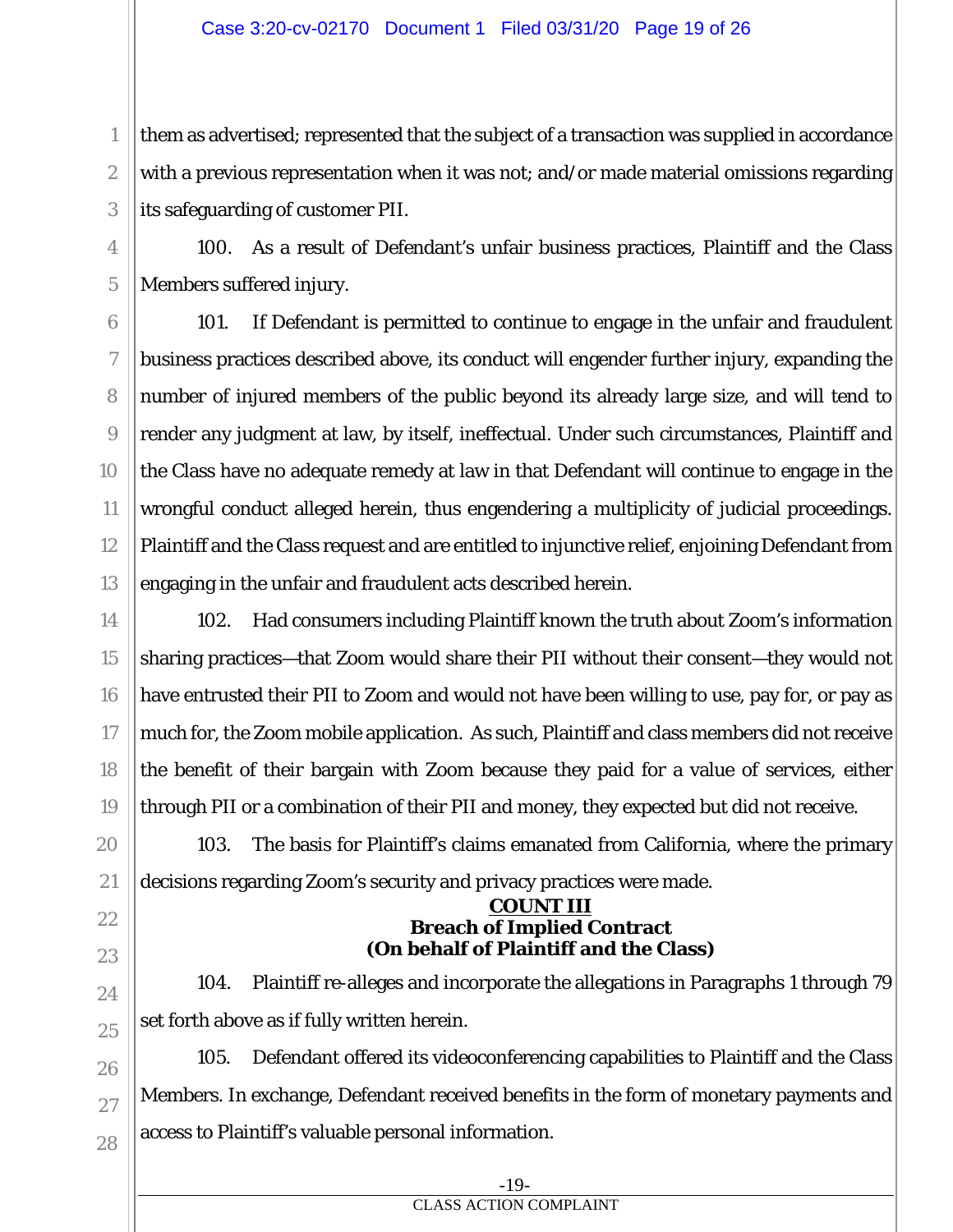106. Defendant has acknowledged these benefits and accepted or retained them.

107. Implicit in the exchange of the products and services for the benefits provided by Plaintiff and the Class Members is an agreement that Defendant would safeguard their personal information.

108. Without such implied contracts, Plaintiff and the Class Members would not have paid for and conferred benefits on Defendant, but rather would have chosen an alternative videoconference platform that did not share their PII with undisclosed and unauthorized third parties.

109. Plaintiff and the Class Members fully performed their obligations under their implied contracts with Defendant, but Defendant did not.

110. Defendant breached its implied contracts with Plaintiff and the Class Members when it disclosed their PII to unauthorized third parties like Facebook. These circumstances are such that it would be inequitable for Defendant to retain the benefits received.

111. As a direct and proximate result of Defendant's breach of its implied contracts with Plaintiff and the Class Members, Plaintiff and the Class Members have suffered and will suffer injury.

17 18 19 20 21 22 112. Had consumers including Plaintiff known the truth about Zoom's information sharing practices—that Zoom would share their PII without their consent—they would not have entrusted their PII to Zoom and would not have been willing to use, pay for, or pay as much for, the Zoom mobile application. As such, Plaintiff and class members did not receive the benefit of their bargain with Zoom because they paid for a value of services, either through PII or a combination of their PII and money, they expected but did not receive.

#### **COUNT IV Unjust Enrichment (On behalf of Plaintiff and the Class)**

113. Plaintiff re-alleges and incorporate the allegations in Paragraphs 1 through 79 set forth above as if fully written herein, and to the extent necessary, assert this count in the alternative to the breach of implied contract claim.

23

24

25

26

27

1

2

3

4

5

6

7

8

9

10

11

12

13

14

15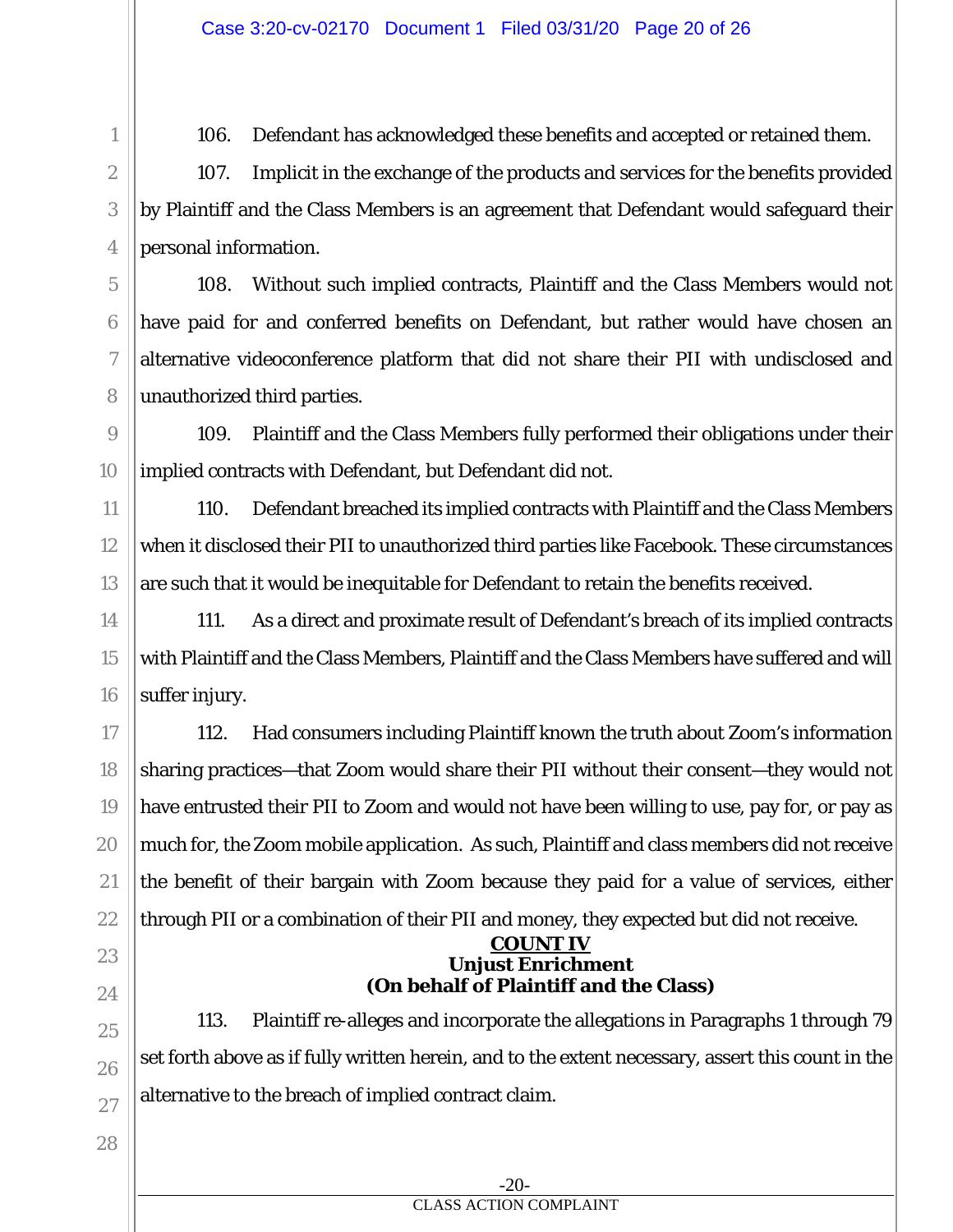114. Defendant has profited and benefited from the use of its videoconferencing services by Plaintiff and the Class in exchange for monetary benefits and access to PII.

115. Defendant has voluntarily accepted and retained these profits and benefits with full knowledge and awareness that, as a result of the misconduct and omissions described herein, Plaintiff and the Class Members did not receive products of the quality, nature, fitness or value represented by Defendant and that reasonable consumers expected.

116. Defendant has been unjustly enriched by its withholding of and retention of these benefits, at the expense of Plaintiff and the Class Members.

117. Equity and justice militate against permitting Defendant to retain these profits and benefits.

118. Plaintiff and the Class Members suffered injury as a direct and proximate result of Defendant's unjust enrichment and seek an order directing Defendant to disgorge these benefits and pay restitution to Plaintiff and the Class Members.

#### **COUNT V Invasion of Privacy (Public Disclosure of Private Facts) (On behalf of Plaintiff and the Class)**

119. Plaintiff re-alleges and incorporate the allegations in Paragraphs 1 through 79 set forth above as if fully written herein.

120. Plaintiff and the Class Members have a reasonable expectation of privacy in their PII, their mobile devices and their online behavior generally. Their private affairs include their behavior on their mobile devices, including their use of Zoom's products and services, and any other behavior that may be monitored by the data gathered by Zoom and disclosed to unauthorized parties such as Facebook.

1

2

3

4

5

6

7

8

9

10

11

12

13

14

15

16

17

18

19

20

21

121. The reasonableness of such expectations of privacy is supported by Zoom's unique position to monitor Plaintiff's and the Class Members' behavior through its access to their private mobile devices and videoconferences. The surreptitious, highly technical, and non-intuitive nature of Zoom's disclosure of their PII further underscores the reasonableness of their expectations of privacy.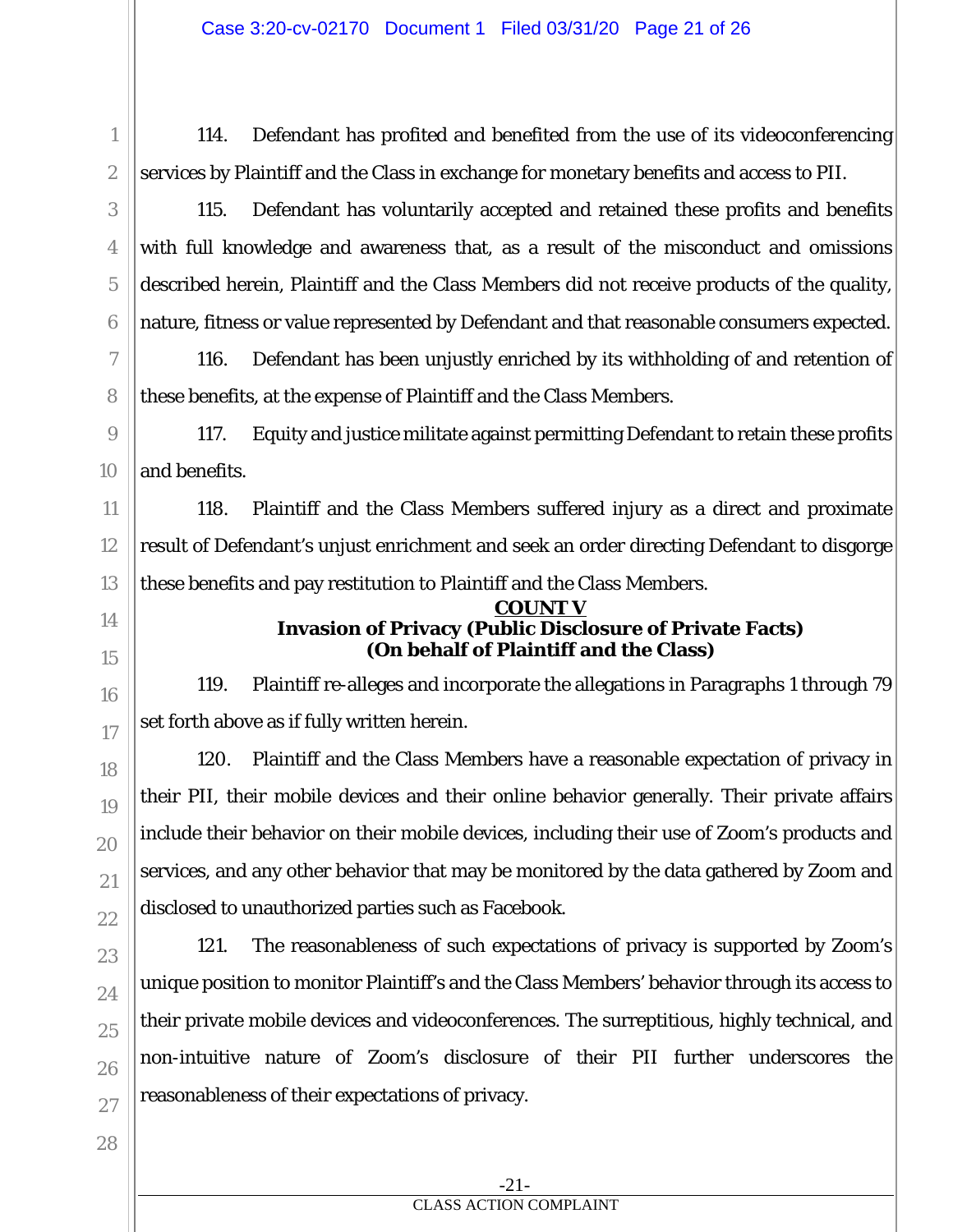122. Plaintiff's and Class Members' privacy interest is legally protected because they have an interest in precluding the dissemination or misuse of sensitive information and an interest in making intimate personal decisions and conducting activities like videoconferencing without observation, intrusion, or interference.

123. Defendant shared Plaintiff's and the Class Members' PII with unauthorized third parties, including Facebook, without their permission or consent.

124. Defendant's acts and omissions caused the exposure and publicity of private details about Plaintiff and the Class Members—matters that are of no concern to the public.

125. This intrusion is highly offensive to a reasonable person. Defendant's actions alleged herein are particularly egregious because Defendant concealed its conduct from Plaintiff and the Class Members and because Defendant represented to Plaintiff and the Class Members that it took their privacy seriously.

126. Plaintiff and Class Members were harmed by the public disclosure of their private affairs.

15 16 127. Defendant's actions were a substantial factor in causing the harm suffered by Plaintiff and Class Members.

17 18 19 128. As a result of Defendant's actions, Plaintiff and Class Members seek damages, including compensatory, nominal, and punitive damages, in an amount to be determined at trial.

#### **COUNT VI Violation of California's Consumer Privacy Act (On behalf of Plaintiff and the Class)**

129. Plaintiff re-alleges and incorporate the allegations in Paragraphs 1 through 79 set forth above as if fully written herein.

130. California's Consumer Privacy Act ("CCPA") protects consumers' personal information from collection and use by businesses without consumers' notice and consent.

131. Defendant violated the CPPA by using customers' PII without providing the required notice under the CPPA. *See* Cal. Civ. Code § 1798.100(b). Defendant did not notify

1

2

3

4

5

6

7

8

9

10

11

12

13

14

20

21

22

23

24

25

26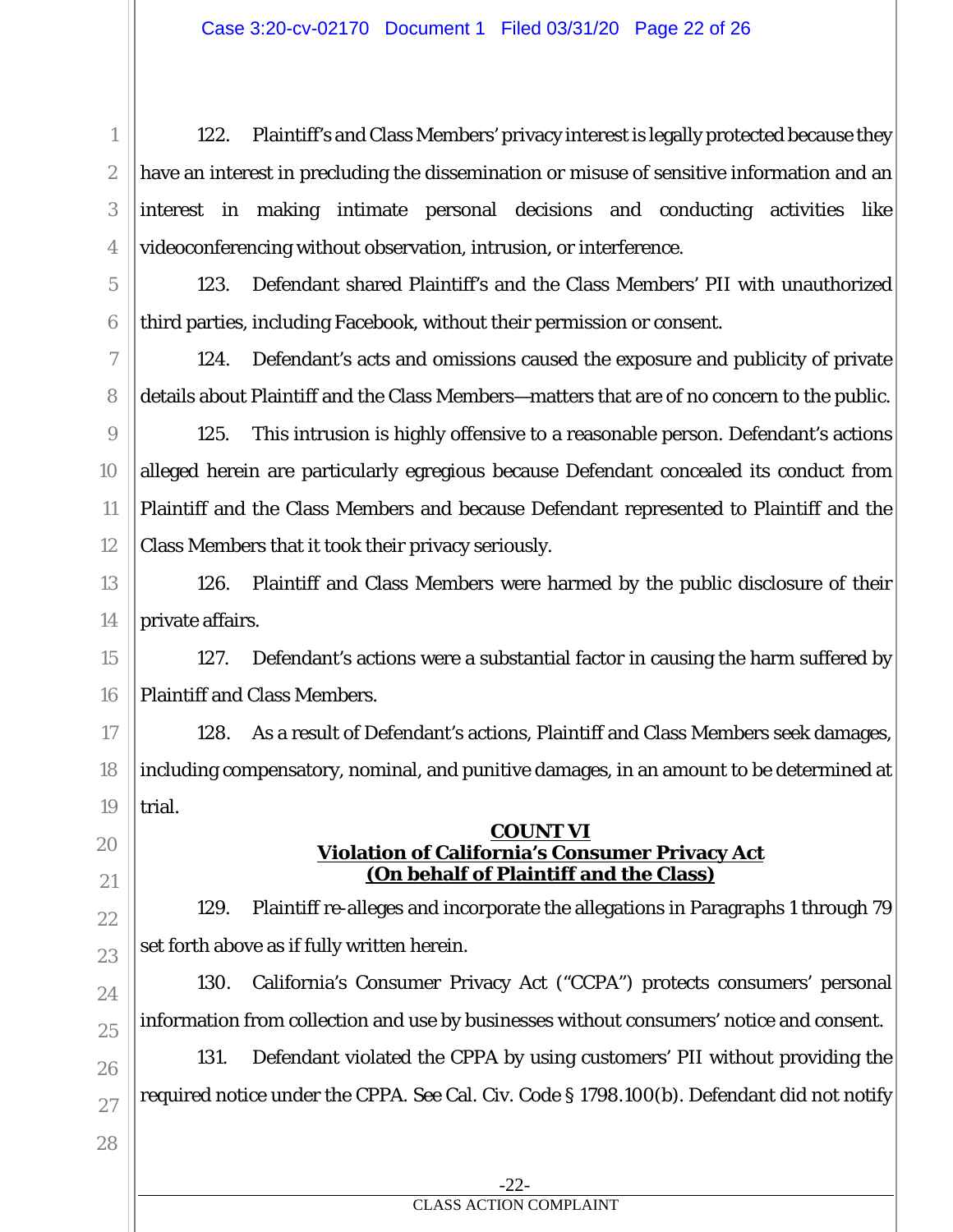Plaintiff and the Class Members that it was disclosing their PII to unauthorized parties like Facebook.

132. Defendant also violated the CPPA by failing to provide notice to its customers of their right to opt-out of the disclosure of their PII to unauthorized parties like Facebook. *See* Cal. Civ. Code § 1798.120(b). Defendant did not give Plaintiff and the Class Members the opportunity to opt out before it provided their PII to unauthorized parties like Facebook.

133. Plaintiff seeks injunctive relief in the form of an order enjoining Defendant from continuing to violate the CPPA, as well as actual damages on behalf of himself and the Class.

#### **COUNT VII**

## **Violation of California's Consumer Legal Remedies Act ("CLRA") Civ. Code §§ 1750** *et seq.* **(On behalf of Plaintiff and the Class)**

125. Plaintiff re-alleges and incorporate the allegations in Paragraphs 1 through 79 set forth above as if fully written herein.

126. Plaintiff and each Class Member are "consumers" under Cal. Civ. Code § 1761(d).

1

2

3

4

5

6

7

8

9

10

11

12

13

14

15

16

17

18

19

20

21

22

23

24

25

26

127. Defendant is a "person" as defined by Cal. Civ. Code § 1761(a).

128. Defendant's sale of its app was the sale of a good to consumers under Cal. Civ. Code §§ 1761(e) and 1770(a).

129. The CLRA protects consumers against unfair and deceptive practices, and is intended to provide an efficient means of securing such protection.

130. Defendant violated the CLRA by engaging in unfair and deceptive practices and by causing harm to Plaintiff and the Class.

131. Defendant disclosed Plaintiff's and the Class Members' sensitive PII to unauthorized third parties like Facebook for advertising purposes. But Defendant did not disclose this practice to consumers or obtain their consent to sell or disclose their data.

27 28 132. Defendant's failure to disclose this practice violated the CLRA in multiple ways:

#### CLASS ACTION COMPLAINT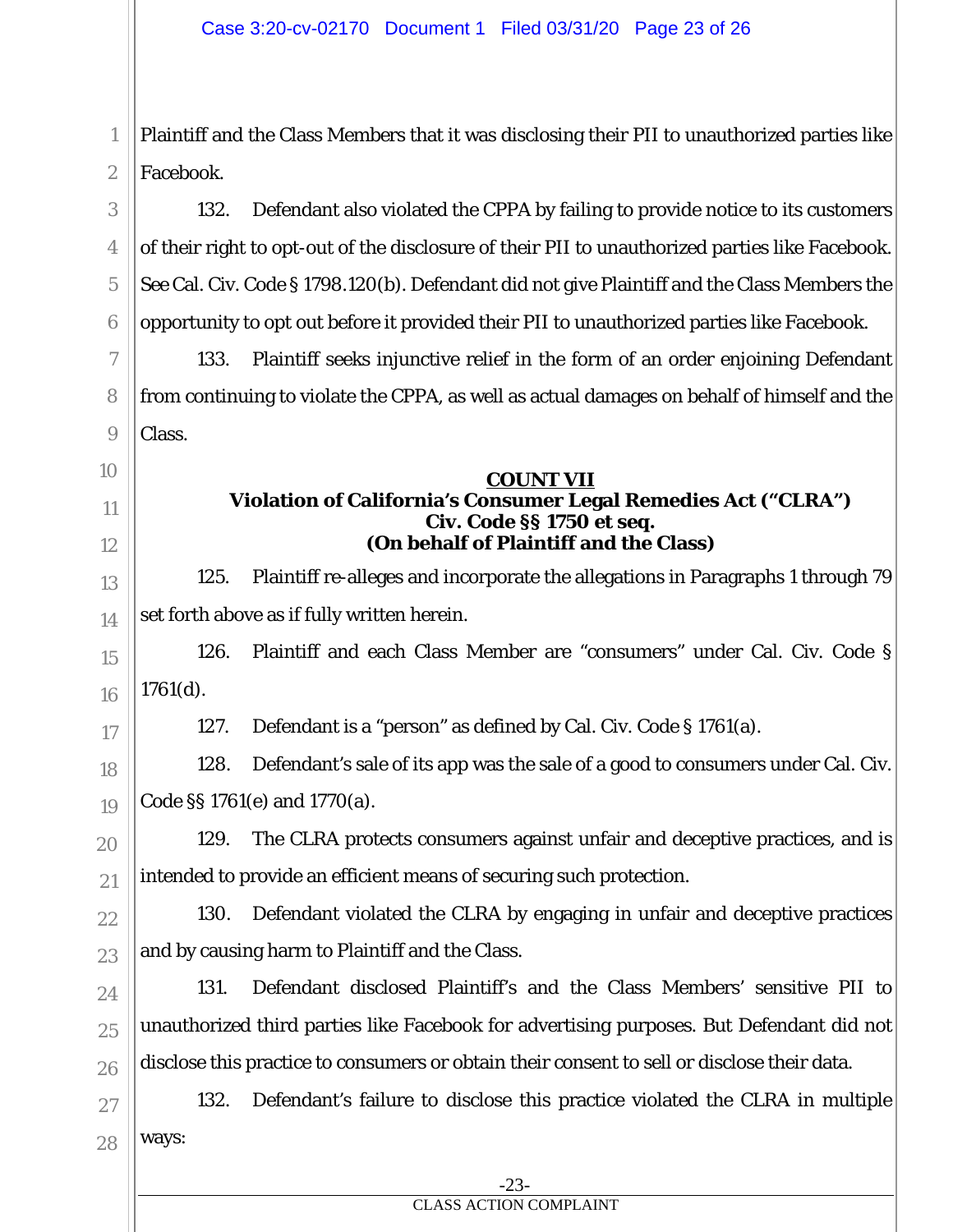a. Defendant represented that its product had characteristics it did not have, Cal. Civ. Code § 1770(a)(5);

b. Defendant represented its products were of a particular standard, grade, or quality when they were of another, *id.* § 1770(a)(7);

c. Defendant advertised its products with intent not to sell them as advertised, *id.* § 1770(a)(9);

d. Defendant knowingly and intentionally withheld material information from Plaintiff and the Class Members, *id.* § 1770(a)(14).

133. Defendant's unfair or deceptive acts or practices were capable of deceiving a substantial portion of the public. It did not disclose the facts of its disclosure of PII because it knew that consumers would not use its products, and instead would use other products, if they knew the truth.

134. Defendant had a duty to disclose the truth about its privacy practices because it is in a superior position to know whether, when, and how it discloses sensitive PII to third parties; Plaintiff and the Class Members could not reasonably have been expected to learn or discover Defendant's disclosure of their PII to unauthorized parties like Facebook; and Defendant knew that Plaintiff and the Class Members would not use its products if they knew the truth.

135. The facts concealed by Defendant or not disclosed by Defendant are material in that a reasonable consumer would have considered them to be important in deciding whether to use Zoom's products.

136. Plaintiff and the Class Members reasonably expected that Zoom would safeguard their PII and not disclose it without their consent.

137. Due to Defendant's violations of the CLRA, Plaintiff and the Class Members suffered injury.

138. Had consumers including Plaintiff known the truth about Zoom's information sharing practices—that Zoom would share their PII without their consent—they would not have entrusted their PII to Zoom and would not have been willing to use, pay for, or pay as

> -24- CLASS ACTION COMPLAINT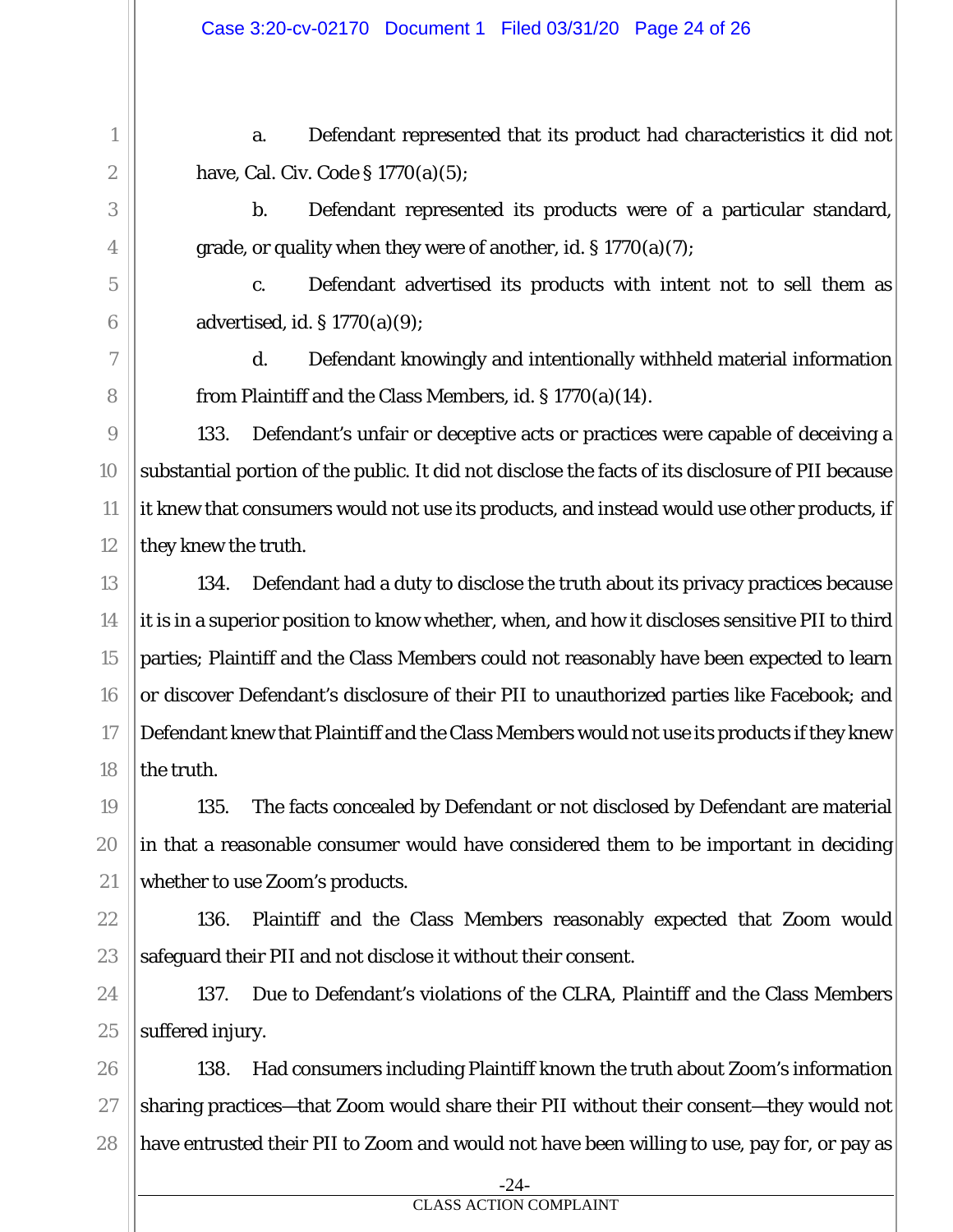much for, the Zoom mobile application. As such, Plaintiff and class members did not receive the benefit of their bargain with Zoom because they paid for a value of services, either through PII or a combination of their PII and money, they expected but did not receive.

139. Plaintiff and the Class Members seek an injunction barring Zoom from disclosing their PII without their consent.

#### **VIII.PRAYER FOR RELIEF**

 WHEREFORE, Plaintiff, individually and on behalf of the other Class Members, respectfully requests that this Court enter a Judgment:

- (a) Certifying the Classes and appointing Plaintiff as Class Representative;
- (b) Finding that Defendant's conduct was unlawful as alleged herein;
- (c) Awarding such injunctive and other equitable relief as the Court deems just and proper; and

## **As to Counts I through VI:**

1

2

3

4

5

6

7

8

9

10

11

12

13

14

15

16

17

18

19

20

21

22

23

24

25

26

27

28

- (d) Awarding Plaintiff and the Class Members nominal, actual, compensatory, consequential, and punitive damages;
- (e) Awarding Plaintiff and the Class Members pre-judgment and post-judgment interest;
- (f) Awarding Plaintiff and the Class Members reasonable attorneys' fees, costs, and expenses; and
	- $(g)$  Granting such other relief as the Court deems just and proper.

## **IX. JURY DEMAND**

Plaintiff demands trial by jury on all counts for which a jury trial is permitted.

Dated: March 31, 2020 Respectfully submitted,

| /s/ Hassan A. Zavareei                    |
|-------------------------------------------|
| Hassan A. Zavareei (State Bar No. 181547) |
| Katherine M. Aizpuru*                     |
| <b>TYCKO &amp; ZAVAREEI LLP</b>           |
| 1828 L Street NW, Suite 1000              |
| Washington, D.C. 20036                    |
| $-25-$                                    |
| LASS ACTION COMPLAINT:                    |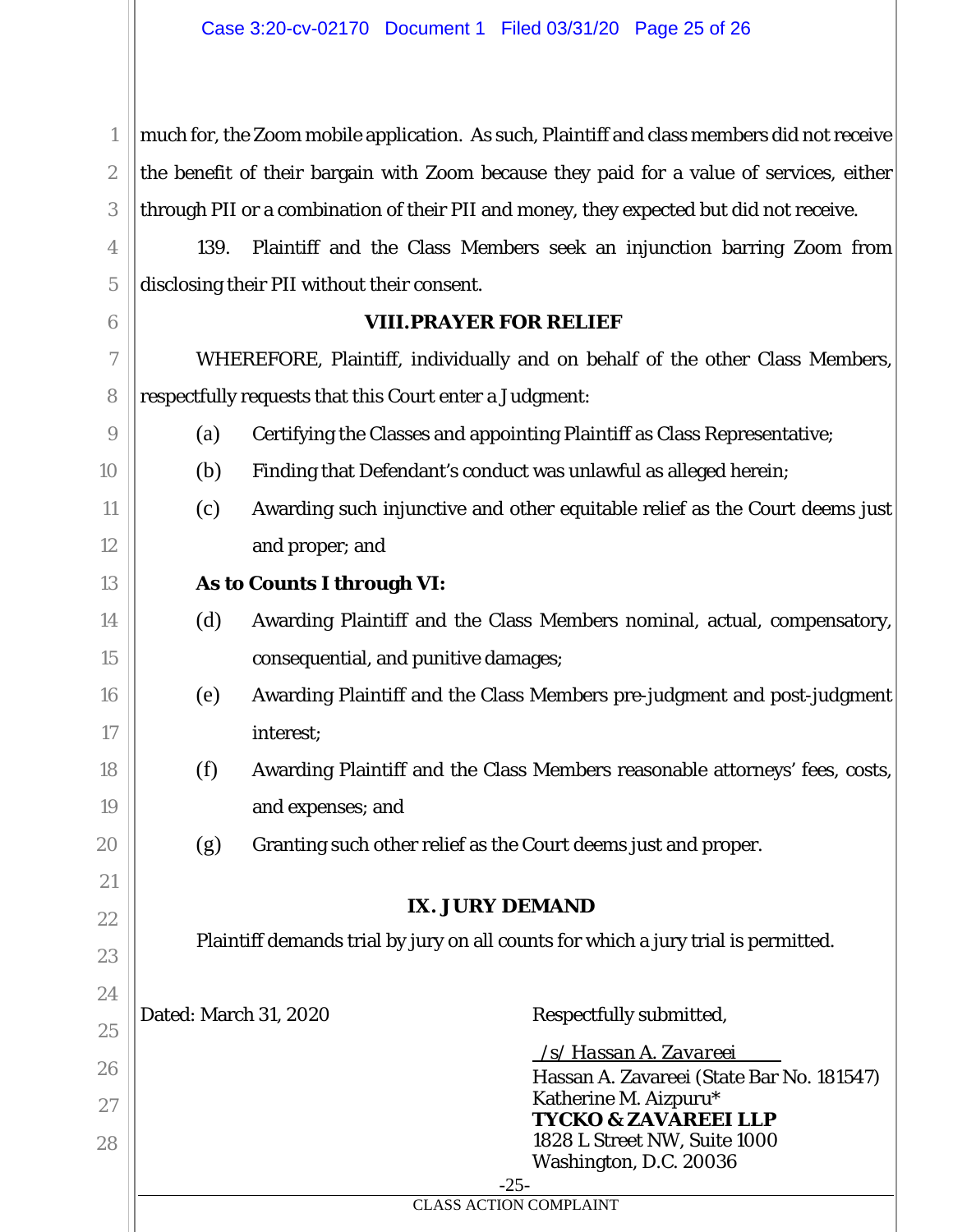|                 | Case 3:20-cv-02170 Document 1 Filed 03/31/20 Page 26 of 26   |
|-----------------|--------------------------------------------------------------|
|                 |                                                              |
| $\mathbf{1}$    | Telephone: (202) 973-0900                                    |
| $\mathbf{2}$    | Facsimile: (202) 973-0950<br>Email: hzavareei@tzlegal.com    |
| 3               | kaizpuru@tzlegal.com                                         |
| 4               | Annick M. Persinger (State Bar No.<br>272996)                |
| $\mathbf 5$     | <b>TYCKO &amp; ZAVAREEI LLP</b><br>1970 Broadway, Suite 1070 |
| $6\phantom{1}6$ | Oakland, CA 94612                                            |
| 7               | Telephone: (510) 254-6807<br>Facsimile: (202) 973-0950       |
| 8               | Email: apersinger@tzlegal.com                                |
| 9               | <i>*pro hac vice</i> application forthcoming                 |
| 10              | <b>Counsel for Plaintiff and the Class</b>                   |
| 11              |                                                              |
| 12              |                                                              |
| 13              |                                                              |
| 14              |                                                              |
| 15              |                                                              |
| 16              |                                                              |
| 17              |                                                              |
| 18              |                                                              |
| 19              |                                                              |
| 20              |                                                              |
| $21\,$          |                                                              |
| 22              |                                                              |
| 23              |                                                              |
| 24              |                                                              |
| 25              |                                                              |
| 26              |                                                              |
| $27\,$          |                                                              |
| 28              |                                                              |
|                 | $-26-$<br><b>CLASS ACTION COMPLAINT</b>                      |
|                 |                                                              |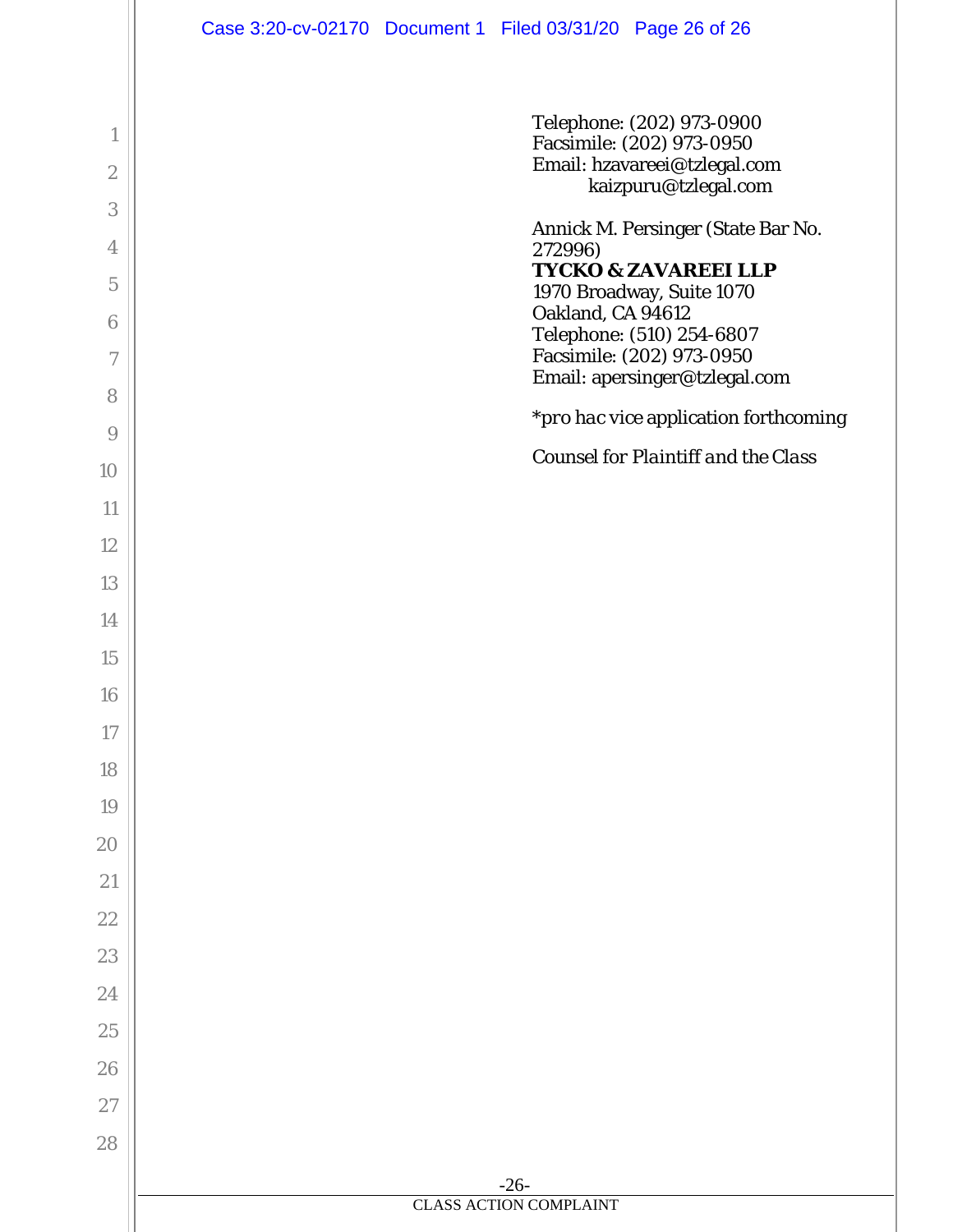# JS-CAND 44 (Rev. 07/19) **Case 3:20-cv-02170 Document 1-1 Filed 03/31/20 Page 1 of 2**

The JS-CAND 44 civil cover sheet and the information contained herein neither replace nor supplement the filing and service of pleadings or other papers as required by law, except as provided by local rules of court. This

|                                                                                                                | I. (a) PLAINTIFFS<br>SAMUEL TAYLOR                                                                                                                        |  | <b>DEFENDANTS</b>                                                                                                                                                                                     |  |            |                            | Zoom Video Communications, Inc.                                                                                   |                  |                   |  |
|----------------------------------------------------------------------------------------------------------------|-----------------------------------------------------------------------------------------------------------------------------------------------------------|--|-------------------------------------------------------------------------------------------------------------------------------------------------------------------------------------------------------|--|------------|----------------------------|-------------------------------------------------------------------------------------------------------------------|------------------|-------------------|--|
| County of Residence of First Listed Plaintiff<br>(b)<br>St. Johns, Florida<br>(EXCEPT IN U.S. PLAINTIFF CASES) |                                                                                                                                                           |  | County of Residence of First Listed Defendant<br>Santa Clara, California<br>(IN U.Š. PLAINTIFF CASES ONLY)<br>IN LAND CONDEMNATION CASES, USE THE LOCATION OF<br>NOTE:<br>THE TRACT OF LAND INVOLVED. |  |            |                            |                                                                                                                   |                  |                   |  |
| (c)                                                                                                            | Attorneys (Firm Name, Address, and Telephone Number)<br>Hassan A. Zavareei, TYCKO & ZAVAREEI LLP, 1828 L Street<br>NW, Suite 1000, Washington, D.C. 20036 |  | Attorneys (If Known)                                                                                                                                                                                  |  |            |                            |                                                                                                                   |                  |                   |  |
| H.                                                                                                             | <b>BASIS OF JURISDICTION</b> (Place an "X" in One Box Only)                                                                                               |  | (For Diversity Cases Only)                                                                                                                                                                            |  |            |                            | <b>III. CITIZENSHIP OF PRINCIPAL PARTIES</b> (Place an "X" in One Box for Plaintiff<br>and One Box for Defendant) |                  |                   |  |
|                                                                                                                | U.S. Government Plaintiff<br>Federal Question<br>-5<br>(U.S. Government Not a Party)                                                                      |  | Citizen of This State                                                                                                                                                                                 |  | <b>PTF</b> | DEF                        | Incorporated or Principal Place<br>of Business In This State                                                      | <b>PTF</b><br>-4 | DEF<br>$\times$ 4 |  |
|                                                                                                                | U.S. Government Defendant $\times$ 4<br>Diversity<br>(Indicate Citizenship of Parties in Item III)                                                        |  | Citizen of Another State                                                                                                                                                                              |  | $\times 2$ |                            | Incorporated and Principal Place<br>of Business In Another State                                                  | 5                | $5\overline{)}$   |  |
|                                                                                                                |                                                                                                                                                           |  | Citizen or Subject of a<br>Foreign Country                                                                                                                                                            |  |            | $\overline{\phantom{0}}$ 3 | Foreign Nation                                                                                                    | $\sigma$         |                   |  |

#### **IV. NATURE OF SUIT** (Place an "X" in One Box Only)

| <b>CONTRACT</b>                                              |                                                                                                                | <b>TORTS</b>                                      | <b>FORFEITURE/PENALTY</b>           | <b>BANKRUPTCY</b>                        | <b>OTHER STATUTES</b>                             |  |  |
|--------------------------------------------------------------|----------------------------------------------------------------------------------------------------------------|---------------------------------------------------|-------------------------------------|------------------------------------------|---------------------------------------------------|--|--|
| 110 Insurance                                                | PERSONAL INJURY                                                                                                | PERSONAL INJURY                                   | 625 Drug Related Seizure of         | 422 Appeal 28 USC § 158                  | 375 False Claims Act                              |  |  |
| 120 Marine                                                   | 310 Airplane                                                                                                   | 365 Personal Injury - Product                     | Property 21 USC § 881               | 423 Withdrawal 28 USC                    | 376 Qui Tam (31 USC                               |  |  |
| 130 Miller Act                                               | 315 Airplane Product Liability                                                                                 | Liability                                         | 690 Other                           | § 157                                    | § 3729(a))                                        |  |  |
| 140 Negotiable Instrument                                    | 320 Assault, Libel & Slander                                                                                   | 367 Health Care/                                  | <b>LABOR</b>                        | <b>PROPERTY RIGHTS</b>                   | 400 State Reapportionment                         |  |  |
| 150 Recovery of                                              | 330 Federal Employers'                                                                                         | Pharmaceutical Personal                           | 710 Fair Labor Standards Act        | 820 Copyrights                           | 410 Antitrust                                     |  |  |
| Overpayment Of                                               | Liability                                                                                                      | <b>Injury Product Liability</b>                   | 720 Labor/Management                | 830 Patent                               | 430 Banks and Banking                             |  |  |
| Veteran's Benefits                                           | 340 Marine                                                                                                     | 368 Asbestos Personal Injury<br>Product Liability | Relations                           | 835 Patent-Abbreviated New               | 450 Commerce                                      |  |  |
| 151 Medicare Act                                             | 345 Marine Product Liability                                                                                   | PERSONAL PROPERTY                                 | 740 Railway Labor Act               | Drug Application                         | 460 Deportation                                   |  |  |
| 152 Recovery of Defaulted<br><b>Student Loans (Excludes)</b> | 350 Motor Vehicle                                                                                              |                                                   | 751 Family and Medical              | 840 Trademark                            | 470 Racketeer Influenced &                        |  |  |
| Veterans)                                                    | 355 Motor Vehicle Product                                                                                      | 370 Other Fraud                                   | Leave Act                           | <b>SOCIAL SECURITY</b>                   | Corrupt Organizations                             |  |  |
| 153 Recovery of                                              | Liability                                                                                                      | 371 Truth in Lending                              | 790 Other Labor Litigation          | 861 HIA (1395ff)                         | 480 Consumer Credit                               |  |  |
| Overpayment                                                  | 360 Other Personal Injury                                                                                      | 380 Other Personal Property<br>Damage             | 791 Employee Retirement             | 862 Black Lung (923)                     | 485 Telephone Consumer<br>Protection Act          |  |  |
| of Veteran's Benefits                                        | 362 Personal Injury -Medical                                                                                   | 385 Property Damage Product                       | Income Security Act                 | 863 DIWC/DIWW $(405(g))$                 | 490 Cable/Sat TV                                  |  |  |
| 160 Stockholders' Suits                                      | Malpractice                                                                                                    | Liability                                         | <b>IMMIGRATION</b>                  | 864 SSID Title XVI                       | 850 Securities/Commodities/                       |  |  |
| $\times$ 190 Other Contract                                  | <b>CIVIL RIGHTS</b>                                                                                            | <b>PRISONER PETITIONS</b>                         | 462 Naturalization                  | 865 RSI (405(g))                         | Exchange                                          |  |  |
| 195 Contract Product Liability                               |                                                                                                                |                                                   | Application                         |                                          | 890 Other Statutory Actions                       |  |  |
| 196 Franchise                                                | 440 Other Civil Rights                                                                                         | <b>HABEAS CORPUS</b>                              | 465 Other Immigration               | <b>FEDERAL TAX SUITS</b>                 | 891 Agricultural Acts                             |  |  |
| <b>REAL PROPERTY</b>                                         | 441 Voting                                                                                                     | 463 Alien Detainee                                | Actions                             | 870 Taxes (U.S. Plaintiff or             | 893 Environmental Matters                         |  |  |
| 210 Land Condemnation                                        | 442 Employment                                                                                                 | 510 Motions to Vacate<br>Sentence                 |                                     | Defendant)                               | 895 Freedom of Information                        |  |  |
| 220 Foreclosure                                              | 443 Housing/<br>Accommodations                                                                                 | 530 General                                       |                                     | 871 IRS-Third Party 26 USC<br>§7609      | Act                                               |  |  |
| 230 Rent Lease & Ejectment                                   | 445 Amer. w/Disabilities-                                                                                      | 535 Death Penalty                                 |                                     |                                          | 896 Arbitration                                   |  |  |
| 240 Torts to Land                                            | Employment                                                                                                     |                                                   |                                     |                                          | 899 Administrative Procedure                      |  |  |
| 245 Tort Product Liability                                   | 446 Amer. w/Disabilities-Other                                                                                 | <b>OTHER</b>                                      |                                     |                                          | Act/Review or Appeal of                           |  |  |
| 290 All Other Real Property                                  | 448 Education                                                                                                  | 540 Mandamus & Other                              |                                     |                                          | Agency Decision                                   |  |  |
|                                                              |                                                                                                                | 550 Civil Rights                                  |                                     |                                          | 950 Constitutionality of State<br><b>Statutes</b> |  |  |
|                                                              |                                                                                                                | 555 Prison Condition<br>560 Civil Detainee-       |                                     |                                          |                                                   |  |  |
|                                                              |                                                                                                                | Conditions of                                     |                                     |                                          |                                                   |  |  |
|                                                              |                                                                                                                | Confinement                                       |                                     |                                          |                                                   |  |  |
|                                                              |                                                                                                                |                                                   |                                     |                                          |                                                   |  |  |
| V.                                                           | <b>ORIGIN</b> (Place an "X" in One Box Only)                                                                   |                                                   |                                     |                                          |                                                   |  |  |
| Original<br>$\times$ 1                                       | Removed from<br>2<br>$\overline{\phantom{a}}$                                                                  | Remanded from<br>$\overline{4}$                   | Reinstated or<br>5 Transferred from | $6\phantom{0}6$<br>Multidistrict         | 8 Multidistrict                                   |  |  |
| Proceeding                                                   | <b>State Court</b>                                                                                             | Appellate Court<br>Reopened                       | Another District (specify)          | Litigation-Transfer                      | Litigation-Direct File                            |  |  |
|                                                              |                                                                                                                |                                                   |                                     |                                          |                                                   |  |  |
| VI.<br><b>CAUSE OF</b>                                       | Cite the U.S. Civil Statute under which you are filing (Do not cite jurisdictional statutes unless diversity): |                                                   |                                     |                                          |                                                   |  |  |
| <b>ACTION</b>                                                | diversity statute 28 USC 1332(d)                                                                               |                                                   |                                     |                                          |                                                   |  |  |
|                                                              | Brief description of cause:                                                                                    |                                                   |                                     |                                          |                                                   |  |  |
|                                                              | Violation of privacy based on disclosure of personally identifiable information                                |                                                   |                                     |                                          |                                                   |  |  |
| VII.                                                         | <b>REQUESTED IN V CHECK IF THIS IS A CLASS ACTION</b>                                                          |                                                   | <b>DEMAND \$5,000,000.00</b>        | CHECK YES only if demanded in complaint: |                                                   |  |  |
| <b>COMPLAINT:</b>                                            | UNDER RULE 23, Fed. R. Civ. P.                                                                                 |                                                   |                                     | <b>JURY DEMAND:</b>                      | $\times$ Yes<br>N <sub>0</sub>                    |  |  |
|                                                              |                                                                                                                |                                                   |                                     |                                          |                                                   |  |  |
| VIII. RELATED CASE(S),                                       |                                                                                                                |                                                   |                                     |                                          |                                                   |  |  |
| <b>IF ANY</b> (See instructions):                            | <b>JUDGE</b>                                                                                                   |                                                   | <b>DOCKET NUMBER</b>                |                                          |                                                   |  |  |
|                                                              |                                                                                                                |                                                   |                                     |                                          |                                                   |  |  |
| <b>DIVISIONAL ASSIGNMENT (Civil Local Rule 3-2)</b><br>IX.   |                                                                                                                |                                                   |                                     |                                          |                                                   |  |  |
| (Place an "X" in One Box Only)                               |                                                                                                                | <b>× SAN FRANCISCO/OAKLAND</b>                    | <b>SAN JOSE</b>                     |                                          | EUREKA-MCKINLEYVILLE                              |  |  |
|                                                              |                                                                                                                |                                                   |                                     |                                          |                                                   |  |  |
|                                                              |                                                                                                                |                                                   |                                     |                                          |                                                   |  |  |

**DATE** 03/31/2020 **SIGNATURE OF ATTORNEY OF RECORD** /s/ Hassan A. Zavareei